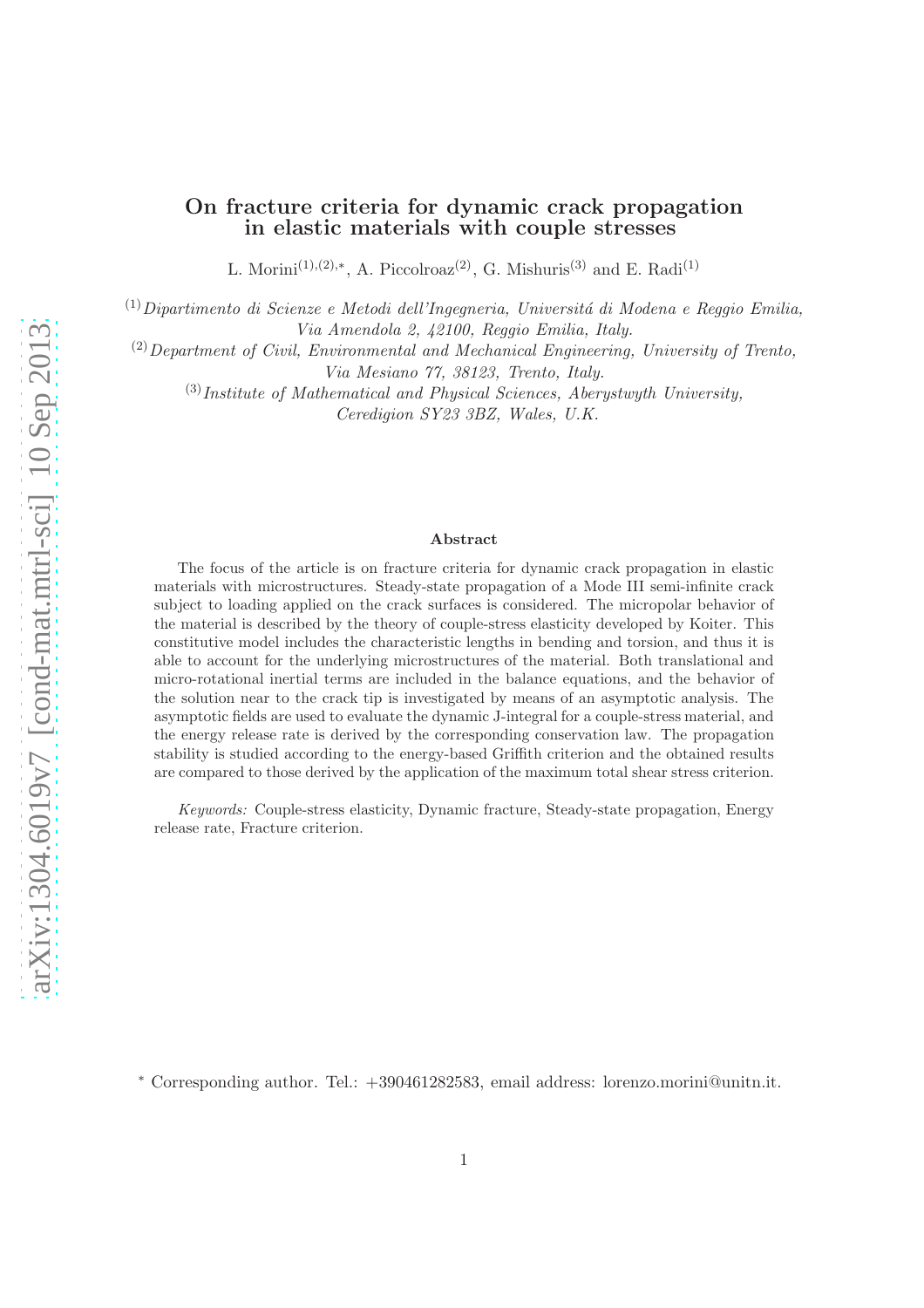### 1 Introduction

In many experimental analyses it has been shown that the mechanical behavior of brittle materials such as ceramics, composites, cellular materials, foams, masonry, bones tissues, glassy and semicrystalline polymers, is strongly affected by the the microstructure.

The influence of materials inhomogeneities and defects on the mechanical properties of the materials and their interactions with cracks have been extensively studied in the framework of classical theory of elasticity by means of homogenization theories [\(Hashin](#page-29-0), [1959](#page-29-0); [Eshelby](#page-29-1), [1976](#page-29-1); [Budiansky](#page-28-0), [1965](#page-28-0); [Budiansky and O' Connell](#page-28-1), [1976](#page-28-1)), and the effective elastic moduli of bodies containing several ensembles of microstructures have been determined using for instance selfconsistent methods [\(Kachanov, 1987,](#page-29-2) [1992](#page-29-3); [Huang et al., 1994](#page-29-4)). Furthermore, modern multiscale simulation approaches have been developed for modelling microstructural properties of the materials [\(Askes et al.](#page-28-2), [2008,](#page-28-2) [2009](#page-28-3); [Silberschmidt, 2009](#page-30-0); [Andrade et al., 2011](#page-28-4)).

In [Bigoni and Drugan \(2007](#page-28-5)) it has been shown that classical homogenization results describe accurately elastic properties of heterogeneous materials in situations where the bodies are subjected to slowly-varying loading and the displacement and stress gradients are small. If high gradients are present, standard homogenized materials cannot represent the physical response of composite elastic media. Moreover, approaches based on classical elasticity theory cannot always predict enough accurately the size effect experimentally observed when the representative scale of the deformation field becomes comparable to the length scale of the microstructure [\(Lakes](#page-29-5), [1986\)](#page-29-5). For example, it has been detected that in presence of stress concentration, such as near inclusions and holes, the strength of the material is higher if the grain size is smaller, and that the bending and torsional strength of beams and wires are greater if their cross-section is thinner [\(Fleck et al.](#page-29-6), [1994](#page-29-6)). Since stress concentration factors derived applying standard homogenization procedures to Cauchy elastic materials depend only on the shape of the inhomogeneities and not on its size, they cannot describe accurately these effects. On the other hand, the utilization of multi-scale techniques for studying microstructural properties of the materials implies challenging numerical computations, and the validation of the results requires a critical comparison with analytical solutions and experimental data.

Generalized theories of continuum mechanics, such as micropolar elasticity [\(Cosserat and Cosserat,](#page-28-6) [1909\)](#page-28-6), indeterminate couple stress elasticity [\(Koiter, 1964](#page-29-7)) and strain gradient theories [\(Fleck and Hutchinson,](#page-29-8) [2001;](#page-29-8) [Aifantis](#page-28-7), [2011](#page-28-7); [Dal Corso and Willis](#page-28-8), [2011](#page-28-8)), may be considerate as an effort to include rigorously defined characteristic length scales and to study influence of microstructures on the material behavior avoiding strong numerical calculations required by multi-scale approaches. Indeed, exact analytical formulas for characteristic lengths in couple stress elastic materials have been derived via higher order homogenization of heterogeneous Cauchy elastic materials by [Bigoni and Drugan \(2007](#page-28-5)) and via numerical computations by [Askes and Aifantis \(2011](#page-28-9)). Analytical solutions derived for couple stress and strain gradient solids can also be used for validating results of numerical simulations and analyzing experimental data obtained for materials with microstructures [\(Lakes, 1995](#page-30-1)).

Indeterminate couple stress elasticity theory developed by [Koiter \(1964\)](#page-29-7) provides two distinct characteristic length scales for bending and torsion. Moreover, it includes the effects of the microrotational inertia, which can be considered as an additional dynamic length scale. Therefore, in order to study crack propagation stability in couple-stress elastic materials, new fracture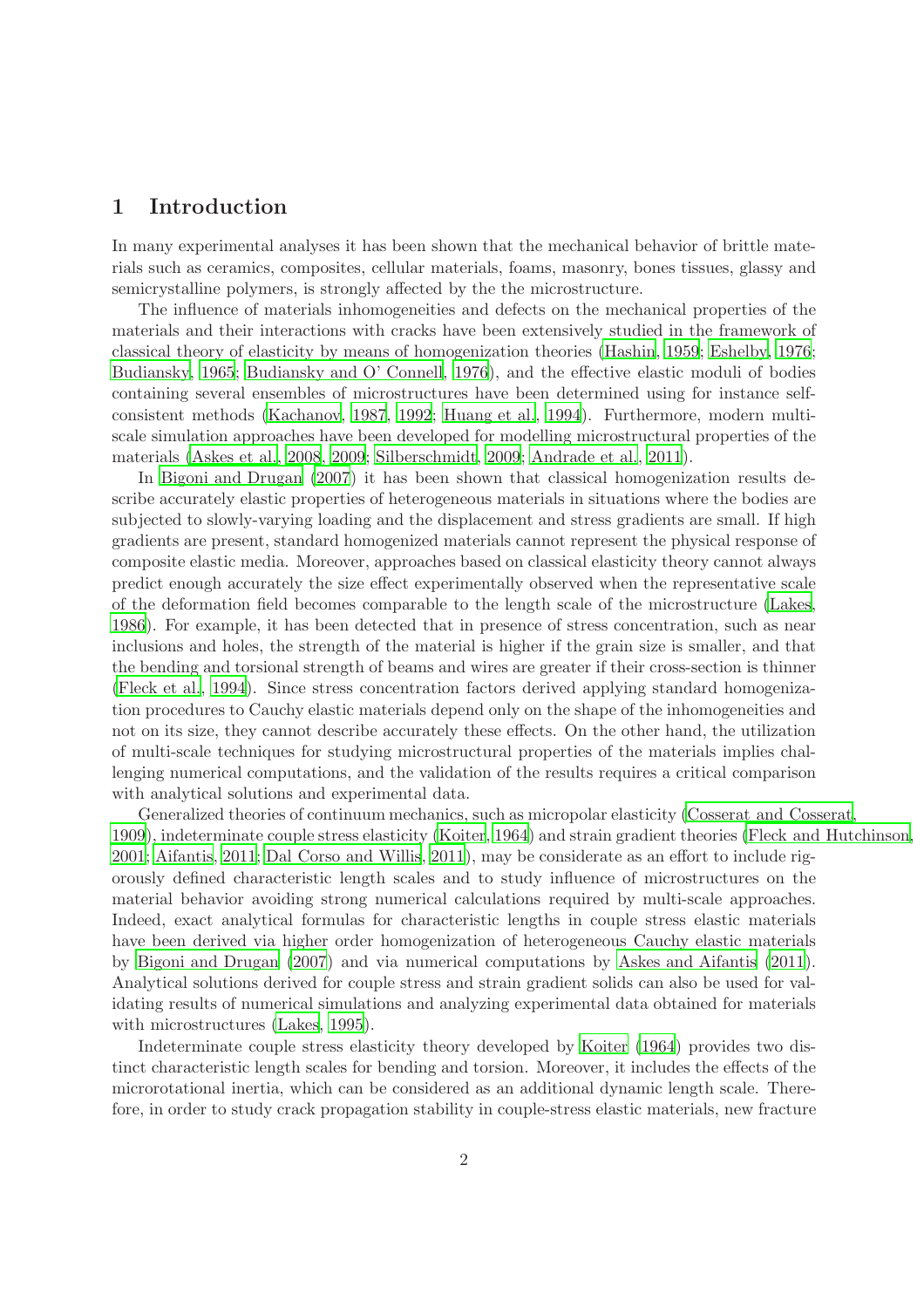criteria accounting for both effects of scale lengths and microrotational inertia must be formulated [\(Morozov, 1984\)](#page-30-2). For antiplane crack problems, in [Georgiadis \(2003\)](#page-29-9) and [Radi \(2008](#page-30-3)) a critical level  $\tau_C$  for the maximum total shear stress ahead of the crack tip at which the crack starts propagating has been proposed as fracture criterion. This is known as the maximum total shear stress criterion, and later in the article we will refer to it as the  $t^{\max}$  criterion.

The J-integral for static crack problems in couple stress elasticity has been derived by [Lubarda and Markenscoff \(2000](#page-30-4)) in the case of an homogeneous material, and by [Piccolroaz et al.](#page-30-5) [\(2012](#page-30-5)) for an interfacial crack. The energy release rate can be evaluated by means of the conservation of this integral, and further in the paper we will refer to it as ERR. Nevertheless, energy-based dynamic fracture criteria for this kind of materials are still unknown in literature. For that reason, the principal aim of this paper is to generalize the static energy release rate expression to the case of dynamic steady state crack propagation, and to study the effects of the microstructure on the propagation stability by applying the energy Griffith criterion [\(Freund,](#page-29-10) [1998\)](#page-29-10). The results are compared with those obtained in [Mishuris et al. \(2013](#page-30-6)), where the  $t^{\max}$ criterion has been adopted.

The structure of the paper is organized as follows: in Section [2](#page-3-0) the problem of a semiinfinite Mode III steady state propagating crack in couple stress elastic materials is formulated. Both translational and micro-rotational inertial terms are included in the balance equations, and a distributed loading applied on the crack surfaces is assumed. In Section [3,](#page-5-0) the dynamic conservation laws derived by [Freund and Hutchinson \(1985](#page-29-11)) and [Freund \(1998](#page-29-10)) for classical elasticity are generalized to couple stress materials. General expressions for the dynamic Jintegral and energy release rate associated to steadily propagating cracks in couple stress elastic solids are derived. Explicit forms are obtained for the case of a Mode III crack, and the pathindependence of the J-integral is demonstrated in Appendix A.

An asymptotic analysis of the stress and displacement fields near to the crack tip is performed in Section [4.](#page-7-0) The contribution of the asymptotic terms to the dynamic energy release rate is analyzed in details, the leading term corresponding to finite non-zero energy is individuated and an explicit formula for the J-integral evaluated along a circular path surrounding the crack tip is derived. The obtained formula involves a constant term depending on the boundary conditions of the problem and indicating the amplitude of the leading order term of the asymptotic shear stress. This term is evaluated in closed form in Section [5](#page-9-0) by performing an asymptotic expansion of the full-field solution derived in [Mishuris et al. \(2013\)](#page-30-6) for the same loading configuration applied at crack faces. In this Section, the asymptotics expansion of the full-field solution is also used for deriving an alternative equivalent formula for the dynamic J-integral, calculated considering the square-shaped path around the crack tip introduced by [Freund \(1998](#page-29-10)) and used in [Georgiadis \(2003](#page-29-9)); [Gourgiotis et al. \(2011](#page-29-12)); [Aravas and Giannakopoulos \(2009\)](#page-28-10). The energy release rate associated to a steady propagating Mode III crack in couple stress elastic solids is compared to the corresponding expression in classical elastic materials.

In Section [6,](#page-13-0) the obtained expression for the energy release rate is used for studying subsonic crack propagation stability. Assuming the energy-based Griffith criterion [\(Willis, 1971](#page-30-7), [1967](#page-30-8); [Obrezanova et al., 2002](#page-30-9)), under the considered loading conditions the steady state propagation turns out to be unstable regardless of the values the microstructural parameters. This result appears to be in contrast with those detected in Mishuris et al.  $(2013)$  adopting the  $t^{\text{max}}$  criterion, which instead shows a stabilizing effect in presence of relevant microstructures contribution. In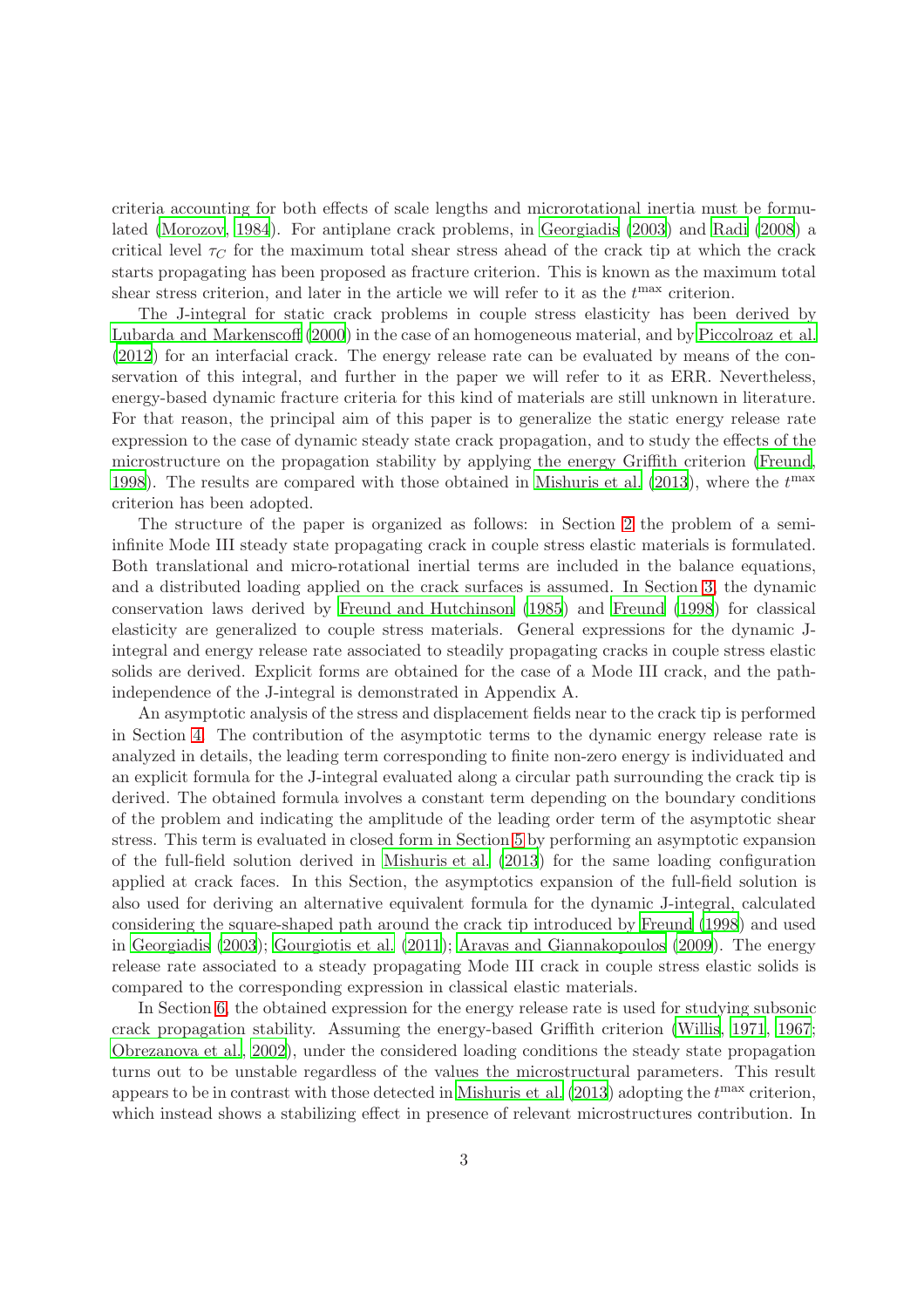the authors' opinion, this discrepancy may be due to the fact that the energy release rate depends only on the leading term of the asymptotic expansion of the stresses, which dominates very close to the crack tip but provides unphysical features such as negative total shear stress ahead of the crack tip. Therefore, at a characteristic distance from the crack tip the sole leading order term may not describe the correct behavior of stresses and displacements. Differently, the total shear stress involved in the  $t^{\max}$  criterion is calculated by means of the full-field solution, that takes fully into account the microstructural contributions. As a consequence, in order to study the crack propagation stability in elastic materials with microstructure, fracture criteria including also higher order terms of the asymptotic stresses and involving two or more characteristic parameters should be used. Note that in classical elasticity fracture criteria including higher order terms contributions such as T-stress criterion [\(Hancock and Du](#page-29-13), [1991](#page-29-13); [Smith et al.](#page-30-10), [2006](#page-30-10)) have also been proposed.

### <span id="page-3-0"></span>2 Steady-state cracks in couple stress elastic materials

In this Section the problem of the steady-state dynamic propagation of a Mode III crack in elastic materials with microstructures is formulated by means of the fully dynamical version of the couple-stress elastic model, accounting both translational and micro-rotational inertial terms into the balance equations. Reference is made to a fixed Cartesian coordinate system  $(0, x_1, x_2, x_3)$  centred at the crack tip at the initial time  $t = 0$ . Under antiplane shear deformation, the indeterminate theory of couple stress elasticity [\(Koiter, 1964](#page-29-7)) adopted in the present study provides the following kinematical compatibility conditions between the out-of-plane displacement  $u_3$ , rotation vector  $\varphi$ , strain tensor  $\varepsilon$  and rotation gradient tensor  $\chi$ :

<span id="page-3-3"></span>
$$
\varepsilon_{13} = \frac{1}{2} u_{3,1}, \quad \varepsilon_{23} = \frac{1}{2} u_{3,2}, \quad \varphi_1 = \frac{1}{2} u_{3,2}, \quad \varphi_2 = -\frac{1}{2} u_{3,1},
$$
\n(1)

<span id="page-3-1"></span>
$$
\chi_{11} = -\chi_{22} = \frac{1}{2}u_{3,12}, \quad \chi_{21} = -\frac{1}{2}u_{3,11}, \quad \chi_{12} = \frac{1}{2}u_{3,22}.
$$
 (2)

Therefore, the rotations are derived from displacement. The rotation gradient tensor  $\chi$ , also known as deformations curvature tensor or torsion-flexure tensor [\(Koiter](#page-29-7), [1964](#page-29-7)), is defined in the general three-dimensional case as  $\chi = \nabla \varphi = \nabla \times \varepsilon$ . The vanishing of the Saint Venant tensor (or incompatibility tensor) requires  $\chi$  to be irrotational:

<span id="page-3-2"></span>
$$
\nabla \times \chi = \nabla \times \nabla \times \varepsilon = 0. \tag{3}
$$

Using expressions [\(2\)](#page-3-1), it can be immediately verified that relation [\(3\)](#page-3-2) is satisfied. According to the indeterminate couple stress theory the non-symmetric Cauchy stress tensor t can be decomposed into a symmetric part  $\sigma$  and a skew-symmetric part  $\tau$ , namely  $t = \sigma + \tau$ . In addition, the couple stress tensor  $\mu$  is introduced as the work-conjugated quantity of  $\chi^T$ . The reduced tractions vector p and the couple stress tractions vector q are defined as

<span id="page-3-4"></span>
$$
\mathbf{p} = \mathbf{t}^T \mathbf{n} + \frac{1}{2} \nabla \mu_{nn} \times \mathbf{n}, \qquad \mathbf{q} = \boldsymbol{\mu}^T \mathbf{n} - \mu_{nn} \mathbf{n}, \tag{4}
$$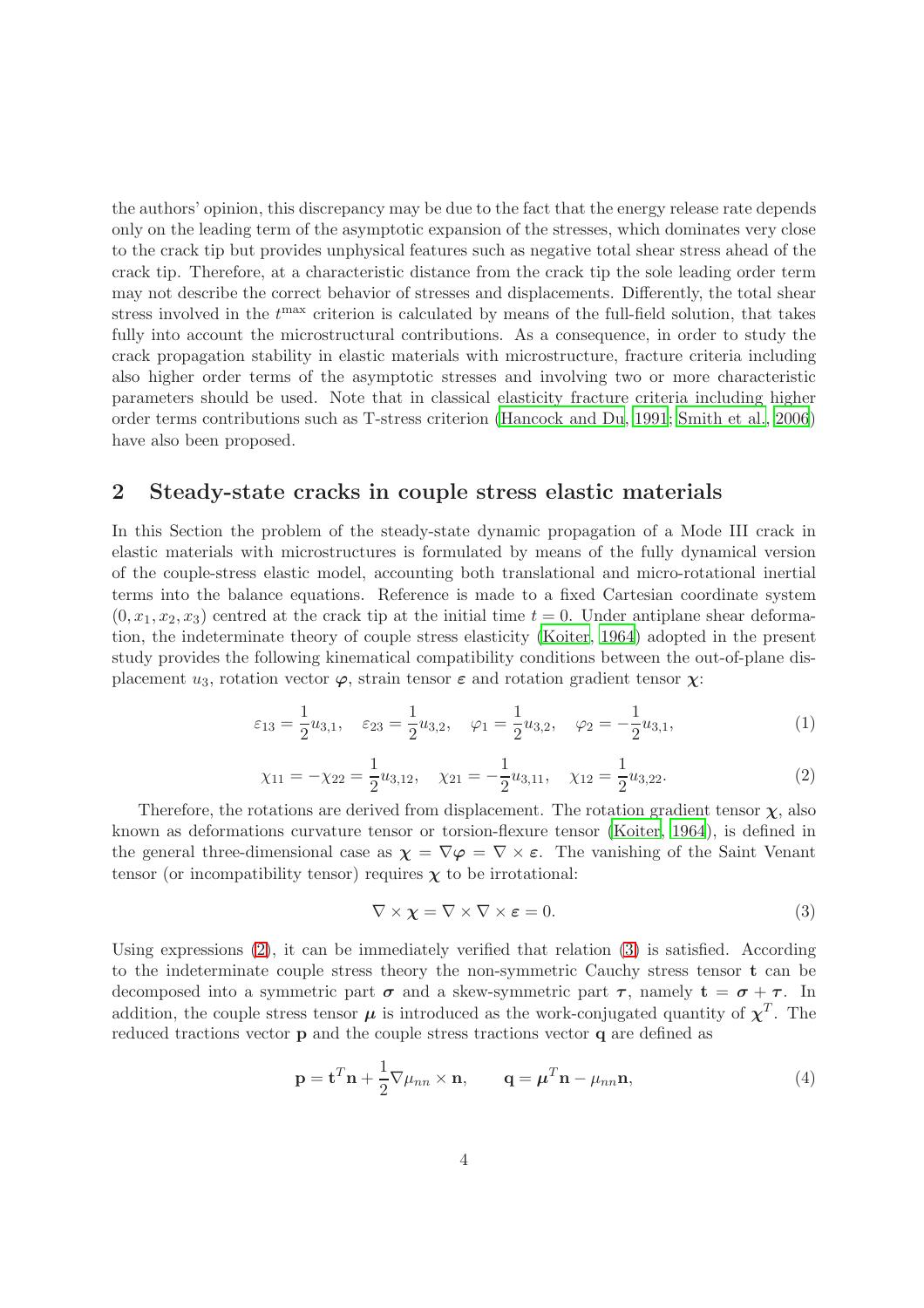respectively, where **n** denotes the outward unit normal and  $\mu_{nn} = \mathbf{n} \cdot \mu \mathbf{n}$ . The conditions of dynamic equilibrium of forces and moments, taking into consideration rotational inertia, and neglecting body forces and body couples, write

<span id="page-4-1"></span>
$$
\sigma_{13,1} + \sigma_{23,2} + \tau_{13,1} + \tau_{23,2} = \rho \ddot{u}_3, \quad \mu_{11,1} + \sigma_{21,2} + 2\tau_{23} = J\ddot{\varphi}_1, \quad \mu_{12,1} + \sigma_{22,2} - 2\tau_{13} = J\ddot{\varphi}_2, (5)
$$

where  $\rho$  is the mass density and J is the rotational inertia.

Within the context of small deformations theory, the total strain  $\varepsilon$  and the deformation curvature  $\chi$  are connected to stress and couple stress through the following isotropic constitutive relations

<span id="page-4-2"></span>
$$
\sigma = 2G\varepsilon + \lambda(\text{tr}\varepsilon)\mathbf{I}, \qquad \mu = 2G\ell^2(\chi^T + \eta\chi), \tag{6}
$$

where G is the elastic shear modulus,  $\ell$  and  $\eta$  the couple stress parameters, with  $-1 < \eta < 1$ . Note that for antiplane deformations tr $\varepsilon = 0$ . Both material parameters  $\ell$  and  $\eta$  depend on the microstructure and can be connected to the material characteristic length in bending and in torsion, namely

<span id="page-4-0"></span>
$$
\ell_b = \ell/\sqrt{2}, \qquad \ell_t = \ell\sqrt{1+\eta}. \tag{7}
$$

Typical experimental values of  $\ell_b$  and  $\ell_t$  for some classes of materials with microstructure can be found in [Lakes \(1986](#page-29-5), [1995\)](#page-30-1), and analytical expressions for these moduli have been derived via homogenization of heterogeneous Cauchy elastic materials by [Bigoni and Drugan \(2007](#page-28-5)).The limit value of  $\eta = 1$  corresponds to vanishing characteristic length in torsion, which is typical of polycristalline metals. Moreover, from the definitions [\(7\)](#page-4-0) it follows that  $\ell_t = \ell_b$  for  $\eta = 0.5$  and  $\ell_t = \ell_b = \sqrt{2}$  for  $\eta = -1$ . The constitutive equations of the indeterminate couple stress theory do not define the skew-symmetric part  $\tau$  of the total stress tensor **t**, which instead is determined by the equilibrium equations  $(5)_{2,3}$ . Constitutive equations [\(6\)](#page-4-2) together with the compatibility relations [\(1\)](#page-3-3) and [\(2\)](#page-3-1) give stresses and couple stresses in terms of the out of plane displacement  $u_3$ :

<span id="page-4-4"></span>
$$
\sigma_{13} = Gu_{3,1}, \qquad \sigma_{23} = Gu_{3,2}, \tag{8}
$$

<span id="page-4-3"></span>
$$
\mu_{11} = -\mu_{22} = G\ell^2 (1 + \eta) u_{3,12}, \quad \mu_{21} = G\ell^2 (u_{3,22} - \eta u_{3,11}), \quad \mu_{12} = -G\ell^2 (u_{3,11} - \eta u_{3,22}). \tag{9}
$$

The introduction of  $(9)$  into  $(5)_{2,3}$  yields:

<span id="page-4-5"></span>
$$
\tau_{13} = -\frac{G\ell^2}{2}\Delta u_{3,1} + \frac{J}{4}\ddot{u}_{3,1}, \qquad \tau_{23} = -\frac{G\ell^2}{2}\Delta u_{3,2} + \frac{J}{4}\ddot{u}_{3,2}, \tag{10}
$$

where  $\Delta$  denotes the Laplace operator. By means of [\(8\)](#page-4-4) and [\(10\)](#page-4-5), the equation of motion [\(5\)](#page-4-1)<sub>1</sub> becomes

<span id="page-4-6"></span>
$$
\Delta u_3 - \frac{\ell^2}{2} \Delta \Delta u_3 = \frac{\rho}{G} \ddot{u}_3 - \frac{J}{4G} \Delta \ddot{u}_3. \tag{11}
$$

We assume that the crack propagates with a constant velocity  $v$  along the  $x_1$ -axis. In this case it is convenient to introduce a moving framework  $x = x_1 - vt, y = x_2, z = x_3$ , and the out of the plane displacement can be assumed in the form:

<span id="page-4-7"></span>
$$
u_3(x_1, x_2, t) = w(x, y). \tag{12}
$$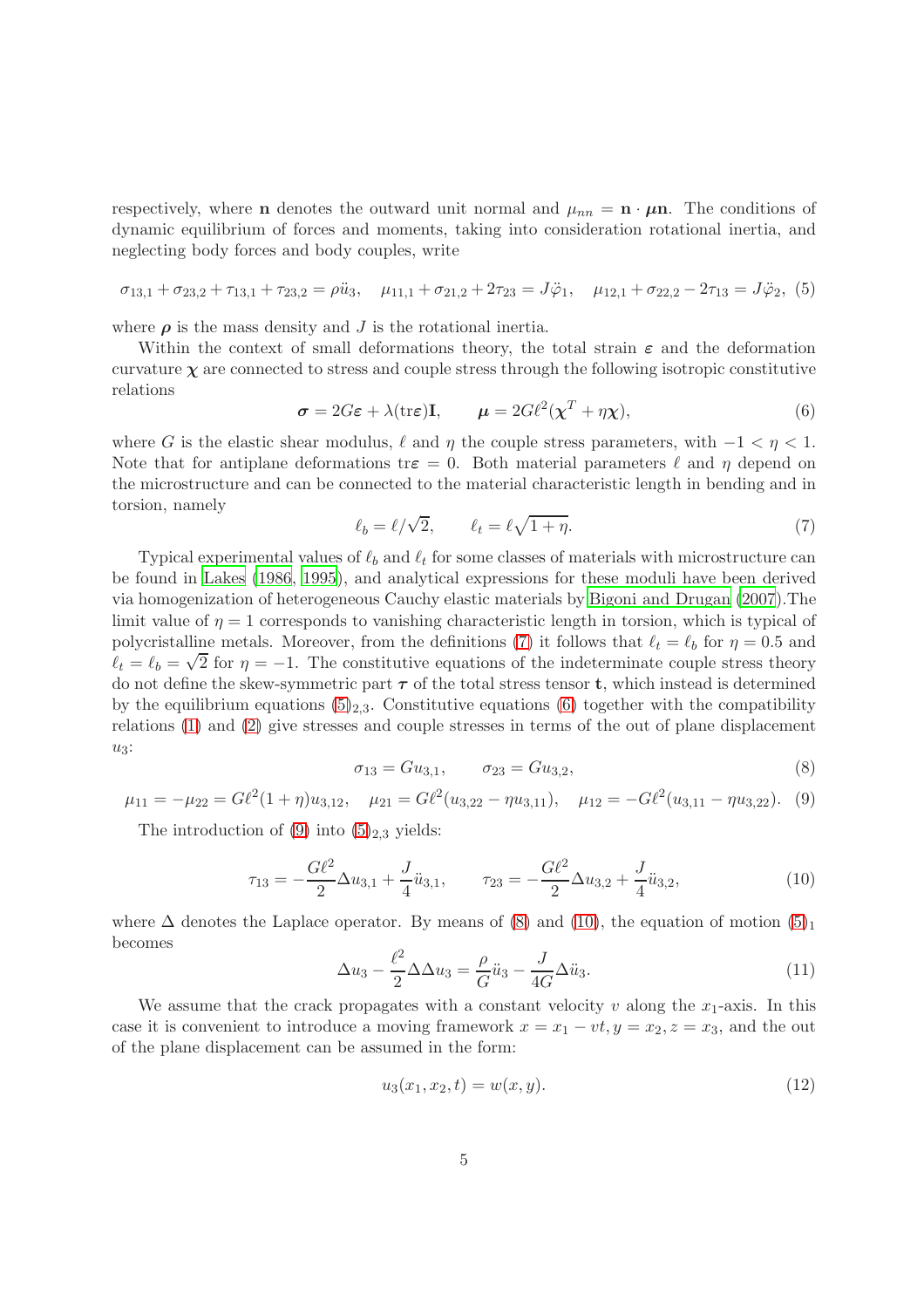It follows that the time derivative of the displacement  $w$  can be written in terms of the derivative with respect to x, namely  $\dot{w} = -vw_{,x}$  and thus  $\ddot{w} = v^2w_{,xx}$ . Therefore the equation of motion [\(11\)](#page-4-6) under steady-state conditions becomes:

<span id="page-5-2"></span>
$$
\Delta w - \frac{\ell^2}{2} \Delta \Delta w = m^2 \left( w_{,xx} - h_0^2 \ell^2 \Delta w_{,xx} \right) \tag{13}
$$

where  $m = v/c_s$  is the normalized crack velocity,  $c_s = \sqrt{G/\rho}$  is the shear wave speed for classical elastic materials, the characteristic length h is defined as  $h = c_s/\phi$  with  $\phi = \sqrt{4G/J}$ , and  $h_0 = h/\ell$  (see [Mishuris et al. \(2013](#page-30-6))).

According to [\(4\)](#page-3-4), the non-vanishing components of the reduced traction and couple stress traction vectors along the crack line  $y = 0$  can be written as

<span id="page-5-1"></span>
$$
p_3 = t_{23} + \frac{1}{2}\mu_{22,x}, \qquad q_1 = \mu_{21}, \tag{14}
$$

respectively. By using  $(8)_2$ ,  $(9)_{1,2}$ ,  $(10)_2$  and  $(14)$ , the skew-symmetry of the Mode III crack problem requires ahead of the crack tip:

<span id="page-5-3"></span>
$$
w = 0, \quad w_{,yy} - \eta w_{,xx} = 0, \quad \text{for} \quad x > 0, \ y = 0. \tag{15}
$$

On the crack surface, vanishing of the reduced traction and couple stress traction yield to the following boundary conditions for the function  $w$ :

<span id="page-5-4"></span>
$$
w_{,y} - \frac{\ell^2}{2} \left[ \left( 2 + \eta - 2m^2 h_0^2 \right) w_{,xx} + w_{,yy} \right]_{,y} = -\frac{1}{G} \tau(x) \quad w_{,yy} - \eta w_{,xx} = 0, \quad \text{for} \quad x < 0, \ y = 0,\tag{16}
$$

where  $\tau(x)$  is the loading applied on the crack faces, which is assumed to have the following form:

<span id="page-5-5"></span>
$$
\tau(x) = \frac{T_0}{L} e^{x/L}, \quad x < 0. \tag{17}
$$

Note that although we discuss here only a specific loading condition, the main conclusions reported in this paper have been confirmed for other types of loading.

#### <span id="page-5-0"></span>3 Dynamic energy release rate

In this Section, the dynamic conservation laws obtained for linear elastic media by [Freund](#page-29-10) [\(1998](#page-29-10)) and [Freund and Hutchinson \(1985](#page-29-11)) are generalized to couple stress elastic materials. An explicit integral expression for the dynamic energy release rate associated to steady state cracks propagation in elastic solids with presence of couple stress is derived.

The energy release rate for a dynamic crack has been defined by [Freund \(1998](#page-29-10)) as the following limit:

$$
\mathcal{E} = \lim_{\Gamma \to 0} \left[ \frac{F(\Gamma)}{v} \right],\tag{18}
$$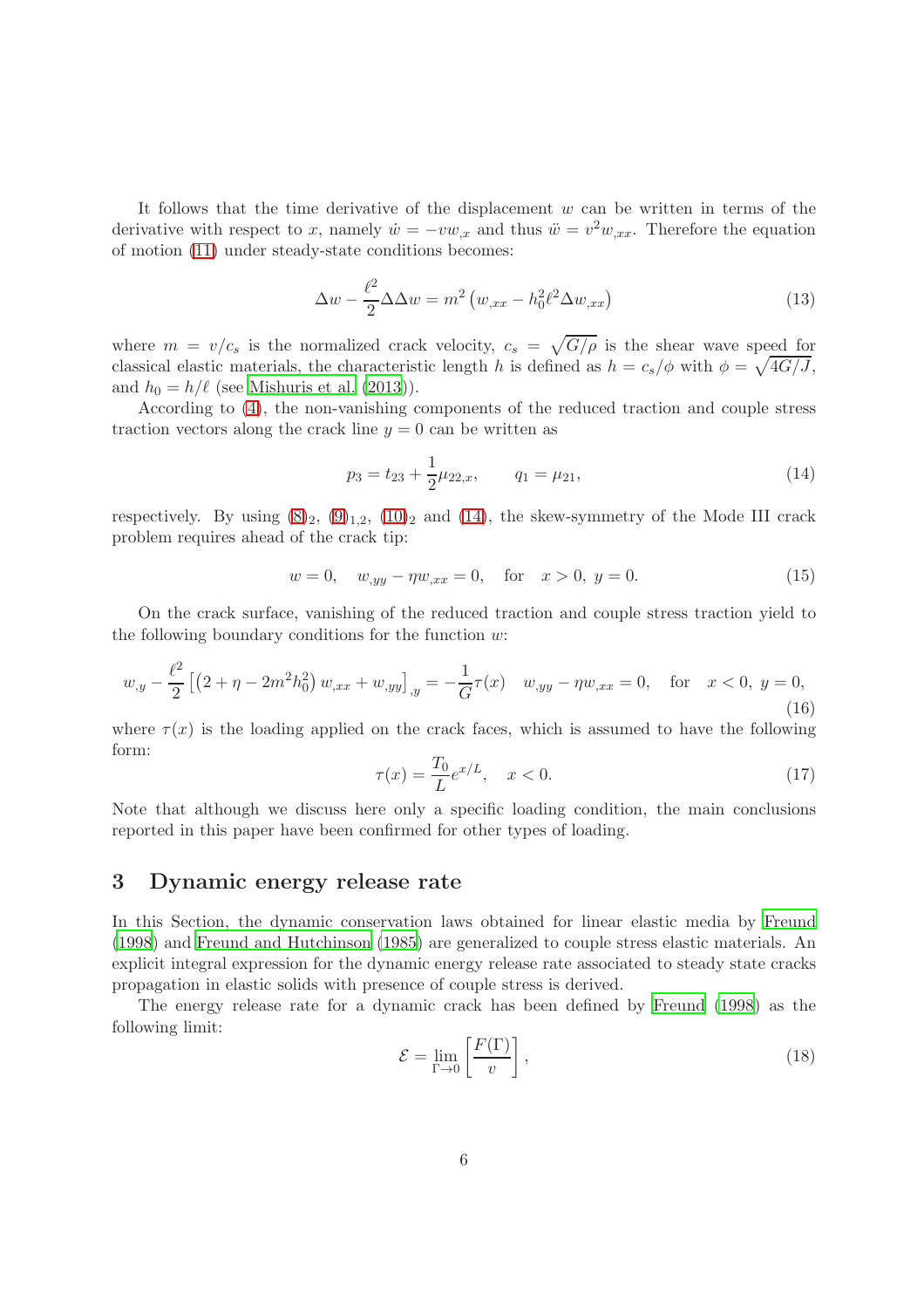where F is the total energy flux through the contour  $\Gamma$  surrounding the crack tip. For couple stress elastic materials, the energy flux for a dynamic crack propagating along  $x_1$ -axis is given by:

<span id="page-6-0"></span>
$$
F(\Gamma) = \int_{\Gamma} \left[ (W + T) v n_1 + \mathbf{t}^T \mathbf{n} \cdot \frac{\partial \mathbf{u}}{\partial t} + \boldsymbol{\mu}^T \mathbf{n} \cdot \frac{\partial \boldsymbol{\varphi}}{\partial t} \right] ds,
$$
 (19)

where **n** is an outward unit normal on Γ, W denotes the strain-energy density

<span id="page-6-2"></span>
$$
W = \frac{1}{2} \left( \boldsymbol{\sigma} \cdot \nabla \mathbf{u} + \boldsymbol{\mu}^T \cdot \nabla \boldsymbol{\varphi} \right) = G \boldsymbol{\epsilon} \cdot \boldsymbol{\epsilon} + G \ell^2 (\boldsymbol{\chi} \cdot \boldsymbol{\chi} + \eta \boldsymbol{\chi} \cdot \boldsymbol{\chi}^T), \tag{20}
$$

and  $T$  is the kinetic energy density

$$
T = \frac{1}{2} \left( \rho \left| \dot{\mathbf{u}} \right|^2 + J \left| \dot{\boldsymbol{\varphi}} \right|^2 \right). \tag{21}
$$

Since a Mode III steady-state crack propagating at constant velocity  $v$  along the  $x_1$ -axis is considered, the expression [\(12\)](#page-4-7) for the out-of-plane displacement is used and then in the moving framework  $(x, y, z)$  the energy flux [\(19\)](#page-6-0) assumes the special form

$$
F(\Gamma) = v \int_{\Gamma} \left[ (W + T) n_x - \mathbf{t}^T \mathbf{n} \cdot \mathbf{e}_z w_{,x} - \boldsymbol{\mu}^T \mathbf{n} \cdot \boldsymbol{\varphi}_{,x} \right] ds, \tag{22}
$$

then the generalized J-integral for an antiplane dynamic steady-state crack in couple-stress elastic materials can be defined:

<span id="page-6-1"></span>
$$
\mathcal{J} = \frac{F(\Gamma)}{v} = \int_{\Gamma} \left[ (W + T) n_x - \mathbf{t}^T \mathbf{n} \cdot \mathbf{e}_z w_{,x} - \boldsymbol{\mu}^T \mathbf{n} \cdot \boldsymbol{\varphi}_{,x} \right] ds = \tag{23}
$$

$$
= \int_{\Gamma} \left[ (W + T)\mathbf{n} - \mathbf{p} \cdot \mathbf{e}_z \nabla w - (\nabla \varphi)^T \mathbf{q} \right] \cdot \mathbf{e}_x ds \tag{24}
$$

The expressions [\(23\)](#page-6-1) and has been proved to be path independent, the details of the demonstration are reported in Appendix A. Moreover, the equivalence of the two alternative forms of the J-integral [\(23\)](#page-6-1) and [\(24\)](#page-6-1), the first written in function of the tractions and the second of the reduced tractions, is demonstrated in Appendix B. The [\(23\)](#page-6-1) is the generalization of the static expressions derived by [Atkinson and Leppington \(1974](#page-28-11), [1977](#page-28-12)), and [Lubarda and Markenscoff](#page-30-4) [\(2000](#page-30-4)) to the antiplane dynamic steady state case. The dynamic energy release rate is then defined by the limit:

<span id="page-6-5"></span>
$$
\mathcal{E} = \lim_{\Gamma \to 0} \int_{\Gamma} \left[ (W + T) n_x - \mathbf{t}^T \mathbf{n} \cdot \mathbf{e}_z w_{,x} - \boldsymbol{\mu}^T \mathbf{n} \cdot \boldsymbol{\varphi}_{,x} \right] ds.
$$
 (25)

Using definitions [\(1\)](#page-3-3) and [\(2\)](#page-3-1), the strain energy density [\(20\)](#page-6-2) becomes

<span id="page-6-3"></span>
$$
W = \frac{G}{2}(w_{,x}^2 + w_{,y}^2) + \frac{G\ell^2}{4} \left[ (w_{,xx} + w_{,yy})^2 + 2(1+\eta)(w_{,xy}^2 - w_{,xx}w_{,yy}) \right],
$$
 (26)

whereas for steady state propagation the kinetic energy density is given by

<span id="page-6-4"></span>
$$
T = \frac{v^2}{2} \left[ \rho w_{,x}^2 + \frac{J}{4} (w_{,xy}^2 + w_{,xx}^2) \right].
$$
 (27)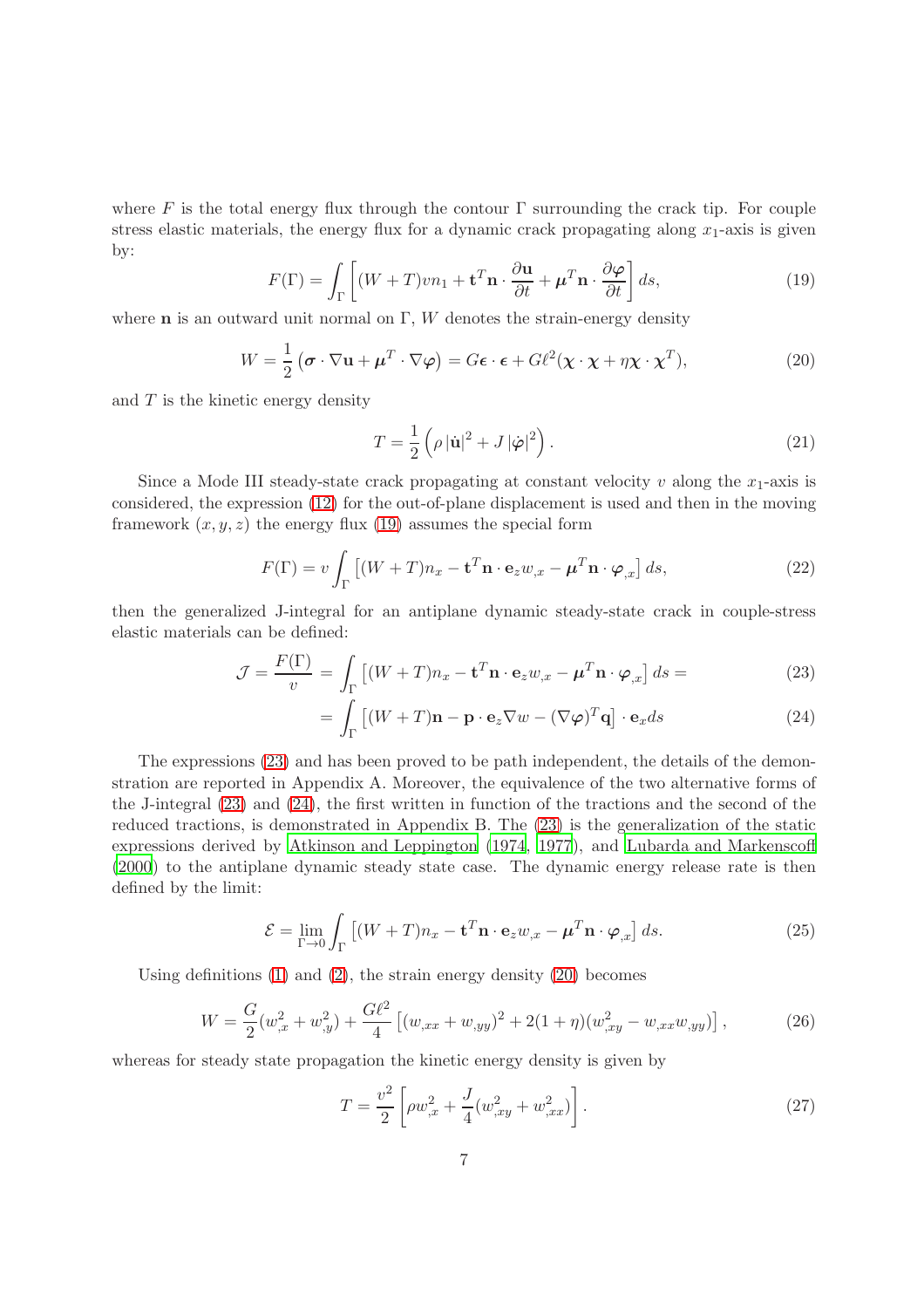A polar coordinates system  $(r, \theta)$  centered at the crack tip is assumed, and a circular contour of radius r around the crack tip with  $\mathbf{n} = (\cos \theta, \sin \theta, 0)$  is considered. Then, substituting expressions [\(26\)](#page-6-3) and [\(27\)](#page-6-4) the J-integral [\(23\)](#page-6-1) becomes

<span id="page-7-1"></span>
$$
\mathcal{J} = \int_{-\pi}^{\pi} \left\{ \frac{v^2}{2} \left[ \rho w_{,x}^2 \cos \theta + \frac{J}{4} (w_{,xy}^2 + w_{,xx}^2) \cos \theta - \frac{J}{2} w_{,x} (w_{,xxx} \cos \theta + w_{,yxx} \sin \theta) \right] + \frac{G}{2} \left[ (w_{,y}^2 - w_{,x}^2) \cos \theta - 2w_{,x} w_{,y} \sin \theta \right] + \frac{G\ell^2}{2} \left[ \frac{(\Delta w)^2}{2} \cos \theta - \Delta w (w_{,xx} \cos \theta + w_{,xy} \sin \theta) + w_{,x} (\Delta w_{,x} \cos \theta + \Delta w_{,y} \sin \theta) \right] \right\} r d\theta.
$$
\n(28)

According to the definition [\(25\)](#page-6-5), the energy release rate can be evaluated as the limit for  $r \to 0$  of the integral [\(28\)](#page-7-1). In order to evaluate explicitly the J-integral (28) and to investigate the variation of the energy release rate [\(25\)](#page-6-5) in function of the crack propagation velocity and its implications on propagation stability, the behavior of the out-of-plane displacement  $w$  near to the crack tip is studied by means of an asymptotic analysis in the next Section.

#### <span id="page-7-0"></span>4 Asymptotic crack tip fields

The following standard asymptotic expression for out-of-plane displacement w in separate variables form is considered:

<span id="page-7-2"></span>
$$
w(r, \theta) = r^s F_s(\theta), \quad r \to 0,
$$
\n(29)

We are interested in finding the terms of the asymptotic solution [\(29\)](#page-7-2) corresponding to finite and non-zero contributions to the J-integral [\(28\)](#page-7-1) in the limit  $r \to 0$ . Since the displacement w should be bounded and symmetrical, it follows immediately that  $s > 0$ , and then no zeroorder terms are present in the asymptotic expansion. Substituting the expression [\(29\)](#page-7-2) in the generalized J-integral formula [\(28\)](#page-7-1) and using the following derivative rules which hold for an arbitrary function  $f(x, y) = f(r, \theta)$ :

<span id="page-7-4"></span>
$$
f_{,x} = f_{,r} \cos \theta - f_{,\theta} \frac{\sin \theta}{r}, \quad f_{,y} = f_{,r} \sin \theta + f_{,\theta} \frac{\cos \theta}{r}, \tag{30}
$$

we get:

<span id="page-7-3"></span>
$$
\mathcal{J} = \frac{r^{2s-1}}{2} \int_{-\pi}^{\pi} \left\{ \rho v^2 (s F_s \cos \theta - F_s' \sin \theta)^2 \cos \theta + G \left[ (1+s) F_s F_s' \sin \theta - (s F_s^2 + F_s'^2) \cos \theta \right] \right\} d\theta +
$$
  
+ 
$$
\frac{r^{2s-3}}{4} \int_{-\pi}^{\pi} \left\{ G \ell^2 (s^2 F_s + F_s'') \left[ (F_s - s(2-s) F_s'') \cos \theta + 2F_s' \sin \theta \right] +
$$
  
+ 
$$
\frac{J v^2}{2} (2-s) (s F_s \cos \theta - F_s' \sin \theta) \left[ s(s - (2-s) \cos 2\theta) F_s + 2(1-s) F_s' \sin 2\theta + 2F_s'' \sin^2 \theta \right] \right\} d\theta,
$$
  
(31)

where the superscript  $\prime$  denotes the total derivative respect to the variable  $\theta$ .

Observing expression [\(31\)](#page-7-3), in agreement with the results reported in [Radi \(2008](#page-30-3)) for the static case, we deduce that the finiteness of the energy release rate towards the crack tip requires that  $s \geq 3/2$  for any non integer number.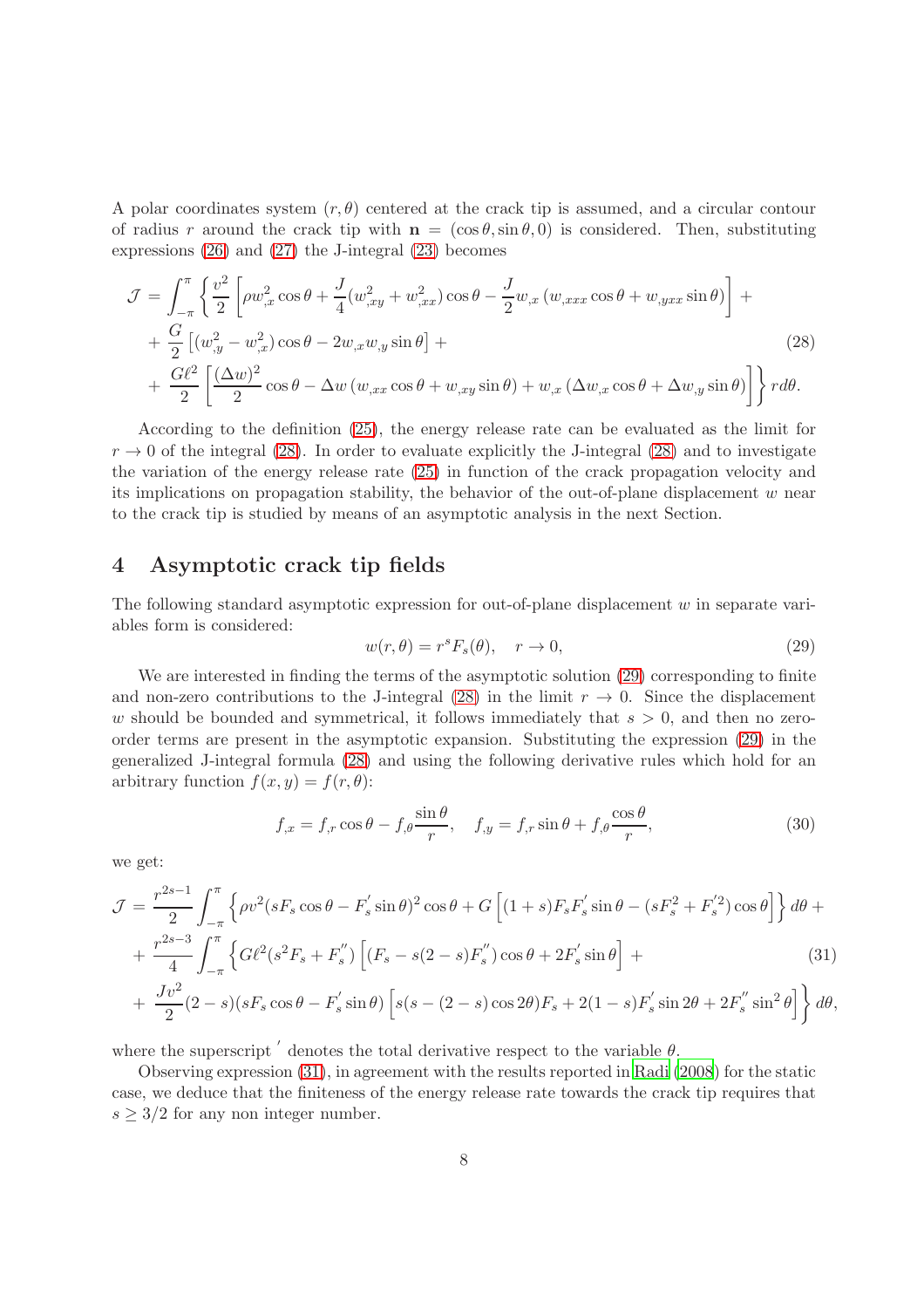Including higher order terms in the asymptotic expansion in the form  $\sum_i r^{s_i}F_{s_i}(\theta)$  and using this expression in [\(28\)](#page-7-1), terms of order  $r^{s_i+s_j-1}$  and  $r^{s_i+s_j-3}$  where  $i \neq j$  are detected. These terms involve both  $F_{s_i}$  and  $F_{s_j}$  and can have a non vanishing impact to the value of the energy release rate. Therefore we need to consider several asymptotic terms in the form of [\(29\)](#page-7-2) and analyze the possible correlation between them in the nonlinear functional [\(28\)](#page-7-1). According with this discussion and in order to find the terms corresponding to finite and non-zero contributions to the energy release rate, we assume  $1 \leq s < 3$ .

It can be easily demonstrated that if  $|s_i - s_j| < 2$ ,  $\forall i \neq j$ , only the leading order term of the governing equation [\(13\)](#page-5-2) can be considered, while if more terms are required with exponents differing by 2 or more than 2, the full equation [\(13\)](#page-5-2) must be considered in the analysis [\(Piccolroaz et al., 2012](#page-30-5)). As a consequence, assuming  $1 \leq s < 3$ , we can then keep only the leading term of the evolution equation [\(13\)](#page-5-2)

<span id="page-8-0"></span>
$$
\Delta(\Delta w - \lambda^2 w_{,xx}) = 0 \quad \text{where} \quad \lambda^2 = 2m^2 h_0^2 = \frac{Jv^2}{2G\ell^2}.
$$
 (32)

Introducing the expression [\(29\)](#page-7-2) in [\(32\)](#page-8-0), the general asymptotic solution of the equation of motion has been obtained, the derivation is illustrated in details in the Section containing the supplementary material. Referring to this general solution, since we are assuming values in the range  $1 \leq s < 3$ , the terms corresponding to  $s = 1, 3/2, 2, 5/2$  needs to be considered and the asymptotic expression for the out of plane displacement  $w$  turns out to be:

<span id="page-8-1"></span>
$$
w(r,\theta) = B_1 r \sin \theta + B_2 r^{3/2} \left[ \sin \frac{3}{2} \theta - (1 - \lambda^2 \sin^2 \theta)^{3/4} \frac{1 + \eta}{1 + \eta - \lambda^2} \sin \frac{3}{2} \Phi(\theta) \right] +
$$
(33)

+ 
$$
B_3 r^2 \sin 2\theta + B_4 r^{5/2} \left[ \sin \frac{3}{2}\theta - (1 - \lambda^2 \sin^2 \theta)^{5/4} \frac{1 + \eta}{1 + \eta - \lambda^2} \sin \frac{5}{2} \Phi(\theta) \right] + O(r^{5/2}),
$$

where

$$
\Phi(\theta) = \arcsin\left(\frac{\sqrt{1 - \lambda^2} \sin \theta}{\sqrt{1 - \lambda^2 \sin^2 \theta}}\right),\tag{34}
$$

and the constants  $B_1, B_2, B_3$  and  $B_4$  define the amplitude of each asymptotic term the sum and thus must to be evaluated according to the boundary conditions [\(15\)](#page-5-3) and [\(16\)](#page-5-4).

It has been verified by symbolic calculations that the terms of the  $(33)$  corresponding to  $s = 1$ and  $s = 2$ , similarly to what has been detected by [Radi \(2008](#page-30-3)) and [Piccolroaz et al. \(2012](#page-30-5)) for a stationary crack case do not contribute to the J-integral and to energy release rate. Although these terms are relevant for evaluating displacement and total shear stress at the crack tip, the only finite and non-vanishing contribution to the generalized J-integral [\(28\)](#page-7-1) is associated to the order  $s = 3/2$  of the asymptotic expression [\(33\)](#page-8-1), and then the energy release rate is given by:

<span id="page-8-2"></span>
$$
\mathcal{E} = \lim_{r \to 0} \mathcal{J} = \frac{B_2^2 G \ell^2}{64} \int_{-\pi}^{\pi} \left\{ \left( 9H_{3/2} + 4H_{3/2}^{''} \right) \left[ \left( 4H_{3/2} - 3H_{3/2}^{''} \right) \cos \theta + 8H_{3/2}^{'} \sin \theta \right] + \lambda^2 \left( 3H_{3/2} \cos \theta - 2H_{3/2}^{'} \sin \theta \right) \left[ 3(1 - 3\cos 2\theta) H_{3/2} - 4H_{3/2}^{'} \sin 2\theta + 8H_{3/2}^{''} \sin^2 \theta \right] \right\} d\theta,
$$
\n(35)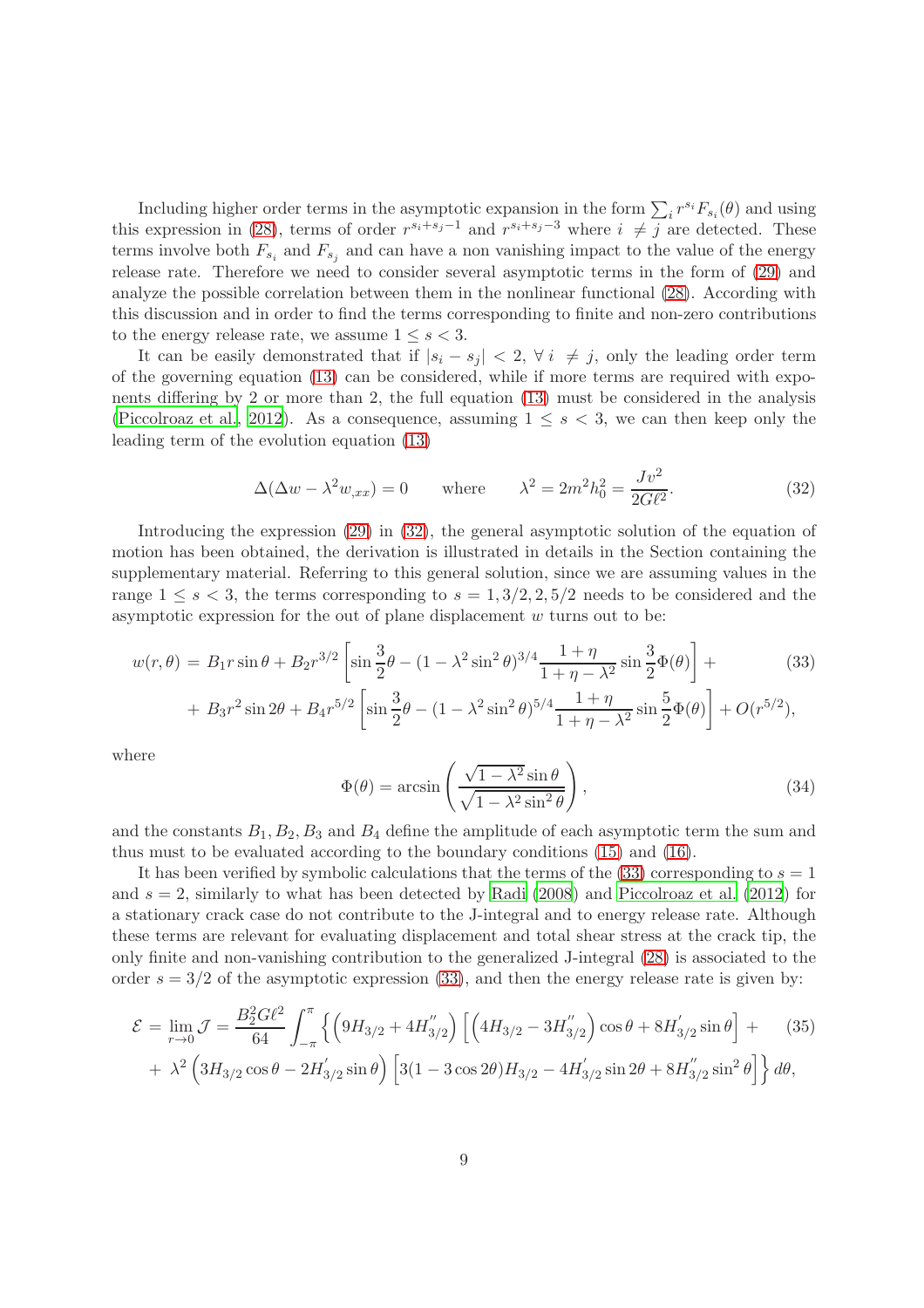where

$$
H_{3/2}(\theta) = \sin\frac{3}{2}\theta - (1 - \lambda^2 \sin^2 \theta)^{3/4} \frac{1 + \eta}{1 + \eta - \lambda^2} \sin\frac{3}{2}\Phi(\theta) =
$$
  
= 
$$
\sin\frac{3}{2}\theta - \frac{1 + \eta}{\sqrt{2}(1 + \eta - \lambda^2)} \left(\sqrt{1 - \lambda^2 \sin^2 \theta} + 2 \cos \theta\right) \sqrt{\sqrt{1 - \lambda^2 \sin^2 \theta} - \cos \theta}.
$$
 (36)

The proposed procedure, based on the assumption  $1 \leq s < 3$  and then on the analysis of the leading order term of the governing equation [\(32\)](#page-8-0), can in principle be performed considering a different range of values of s, as  $1 \lt s \leq 3$ , corresponding to terms  $s = 3/2, 2, 5/2, 3$ , but observing the expression [\(31\)](#page-7-3) and remembering that the other contributions to the J-integral are of orders  $r^{s_i+s_j-1}$  and  $r^{s_i+s_j-3}$  and that  $s=1/2$  is excluded because finite energy is required, it is easy to deduce that all terms associated to  $s > 5/2$  do not contribute to the energy release rate. Therefore we can conclude that  $s = 3/2$  provides effectively the only term contributing to the J-integral and that the choice of considering the leading term of the governing equation [\(13\)](#page-5-2) in the asymptotic analysis is correct for our purpose.

In order to evaluate the energy release rate  $(35)$ , the constant  $B_2$  must be explicitly determined. In the next Section  $B_2$  is calculated starting from the asymptotic expansion of the full-field solution derived in [Mishuris et al. \(2013\)](#page-30-6) for the same loading conditions [\(15\)](#page-5-3)-[\(17\)](#page-5-5) by means of Wiener-Hopf technique.

### <span id="page-9-0"></span>5 Explicit evaluation of the energy release rate

In order to derive an explicit expression for the constant  $B_2$ , we perform the asymptotic analysis of the Fourier transform of the full-field solution derived in [Mishuris et al. \(2013\)](#page-30-6) for the same loading conditions [\(15\)](#page-5-3)-[\(17\)](#page-5-5) by means of Wiener-Hopf technique. In the limit  $|s| \to \infty$ , the Fourier transforms of stress, couple stress field and displacements assume the following behavior:

<span id="page-9-2"></span>
$$
\overline{t}_{23}^+(s,0^+) = \frac{FT_0 \Xi(1+\eta-2h_0^2 m^2)}{\Upsilon(h_0, m, \eta)} (s\ell)_+^{1/2} + O\left((s\ell)_+^{-1/2}\right), \quad \text{Im}s > 0,
$$
\n(37)

$$
\overline{\mu}_{22}^{+}(s,0^{+}) = \frac{2iFT_{0}\ell\Xi\left(\sqrt{1-2h_{0}^{2}m^{2}}-\eta\right)(1+\eta)}{\Upsilon(h_{0},m,\eta)\left(1+\sqrt{1-2h_{0}^{2}m^{2}}\right)}(s\ell)_{+}^{-1/2} + O\left((s\ell)_{+}^{-1}\right), \text{ Im}s > 0, \quad (38)
$$

$$
\overline{w}^-(s,0^+) = -\frac{2FT_0\ell\Xi}{GT(h_0,m,\eta)}(s\ell)^{-5/2} + O\left((s\ell)^{-7/2}\right), \quad \text{Im}s < 0,\tag{39}
$$

where F is a constant determined starting from the the boundary condition  $(15)<sub>1</sub>$  and applying the Liouville theorem and:

<span id="page-9-1"></span>
$$
\Xi = \frac{k_+(i\ell/L)}{(i\ell/L)_+^{1/2}}, \quad \Upsilon(h_0, m, \eta) = \frac{1 - \eta^2 - 2h_0^2m^2 + 2\sqrt{1 - 2h_0^2m^2}(1 + \eta - h_0^2m^2)}{1 + \sqrt{1 - 2h_0^2m^2}},\tag{40}
$$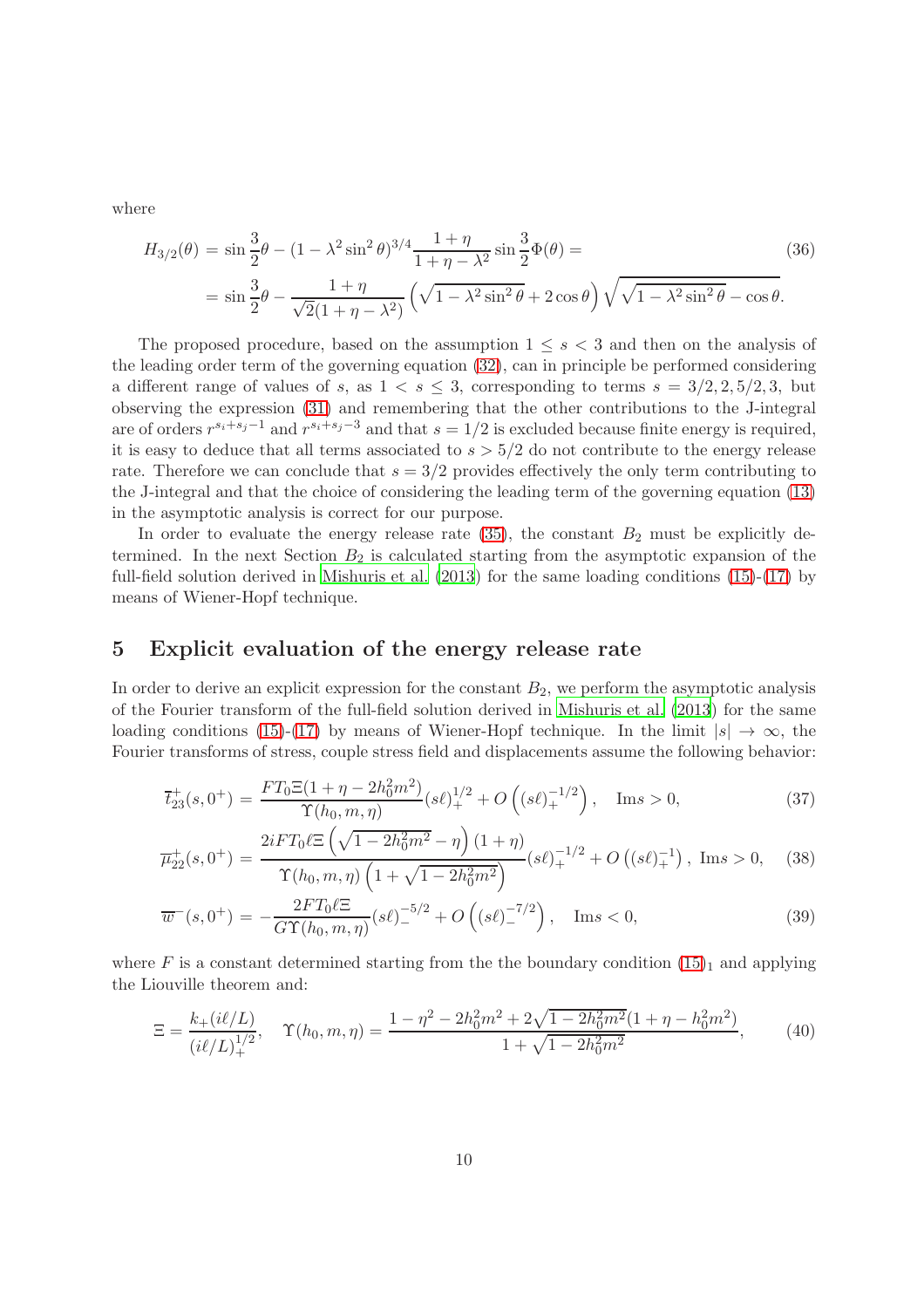the explicit expression for the factorization function  $k_+(i\ell/L)$  is given by [Mishuris et al. \(2013](#page-30-6)). Substituting the  $(40)_{(1)}$  into  $(37)$  and  $(39)$  we obtain:

<span id="page-10-1"></span>
$$
\overline{t}_{23}^+(s,0^+) = \frac{FT_0k_+(i\ell/L)}{(i\ell/L)_+^{1/2}} \frac{(1+\eta-2h_0^2m^2)}{\Upsilon(h_0,m,\eta)}(s\ell)_+^{1/2} + O\left((s\ell)_+^{-1/2}\right), \quad \text{Im}s > 0,
$$
\n(41)

$$
\overline{\mu}_{22}^{+}(s,0^{+}) = \frac{2iFT_{0}k_{+}(i\ell/L)\left(\sqrt{1-2h_{0}^{2}m^{2}}-\eta\right)(1+\eta)}{(i\ell/L)_{+}^{1/2}\Upsilon(h_{0},m,\eta)\left(1+\sqrt{1-2h_{0}^{2}m^{2}}\right)}(s\ell)_{+}^{-1/2} + O\left((s\ell)_{+}^{-1}\right), \text{ Im } s > 0, (42)
$$

$$
\overline{w}^-(s,0^+) = -\frac{2FT_0\ell k_+(i\ell/L)}{G(i\ell/L)_+^{1/2}\Upsilon(h_0,m,\eta)}(s\ell)_-^{-5/2} + O\left((s\ell)_-^{-7/2}\right), \quad \text{Im}s < 0. \tag{43}
$$

Further, we consider the following transformation formula [\(Roos, 1969](#page-30-11)):

<span id="page-10-0"></span>
$$
x^{\kappa} \stackrel{ft}{\leftrightarrow} i^{\kappa+1} \Gamma(\kappa+1) s^{-\kappa-1}, \text{ with } \kappa \neq -1, -2, -3 \dots,
$$
 (44)

where Γ is the gamma function and the symbol  $\xi_t$  indicates that the quantities on the two sides of the [\(44\)](#page-10-0) are connected by means of unilateral Fourier transform. Applying the [\(44\)](#page-10-0) to expressions  $(41)$  and  $(43)$ , we get:

<span id="page-10-2"></span>
$$
t_{23}(x,0^{+}) = -\frac{FT_0\sqrt{L}k_{+}(i\ell/L)}{2\sqrt{\pi}}\frac{(1+\eta-2h_0^2m^2)}{\Upsilon(h_0,m,\eta)}x^{-3/2}, \quad x > 0,
$$
\n(45)

$$
\mu_{22}(x,0^{+}) = \frac{2FT_0\sqrt{L}k_{+}(i\ell/L)\left(\sqrt{1-2h_0^2m^2} - \eta\right)(1+\eta)}{\sqrt{\pi}\Upsilon(h_0,m,\eta)\left(1+\sqrt{1-2h_0^2m^2}\right)}x^{-1/2},\ x > 0,
$$
\n(46)

$$
w(x,0^{+}) = \frac{8FT_0\sqrt{L}k_{+}(i\ell/L)}{3\sqrt{\pi}G\ell^{2}\Upsilon(h_0,m,\eta)}(-x)^{3/2}, \quad x < 0.
$$
 (47)

On the crack surface, for  $\theta = \pi$  and  $y = 0^+$ , the term of order 3/2 of the asymptotic expression in polar coordinates [\(33\)](#page-8-1) becomes

<span id="page-10-3"></span>
$$
w(x,0^{+}) = B_{2} \frac{2m^{2}h_{0}^{2}}{1+\eta - 2m^{2}h_{0}^{2}}(-x)^{3/2}, \quad x < 0,
$$
\n(48)

where the definition  $r(y = 0^+) = \sqrt{x^2} = |x|$  has been used. Equating expressions [\(47\)](#page-10-2) and [\(48\)](#page-10-3), we get:

<span id="page-10-4"></span>
$$
B_2 = \frac{4FT_0\sqrt{L}k_+(i\ell/L)}{3\sqrt{\pi}G\Upsilon(h_0, m, \eta)\ell^2} \left(\frac{1+\eta-2m^2h_0^2}{m^2h_0^2}\right).
$$
 (49)

The explicit expression [\(49\)](#page-10-4) can the be used into the [\(35\)](#page-8-2) for studying the variation of the energy release rate in function of the crack tip speed and of the microstructural parameters  $h_0$ and  $\eta$ .

In order to check the validity of the obtained results, an alternative expression for the energy release rate is derived considering the rectangular-shaped contour  $\Gamma$  with vanishing height along the y-direction and with  $\varepsilon \to +0$  reported in Fig[.1](#page-11-0) [\(Freund, 1998](#page-29-10)). The Cartesian components of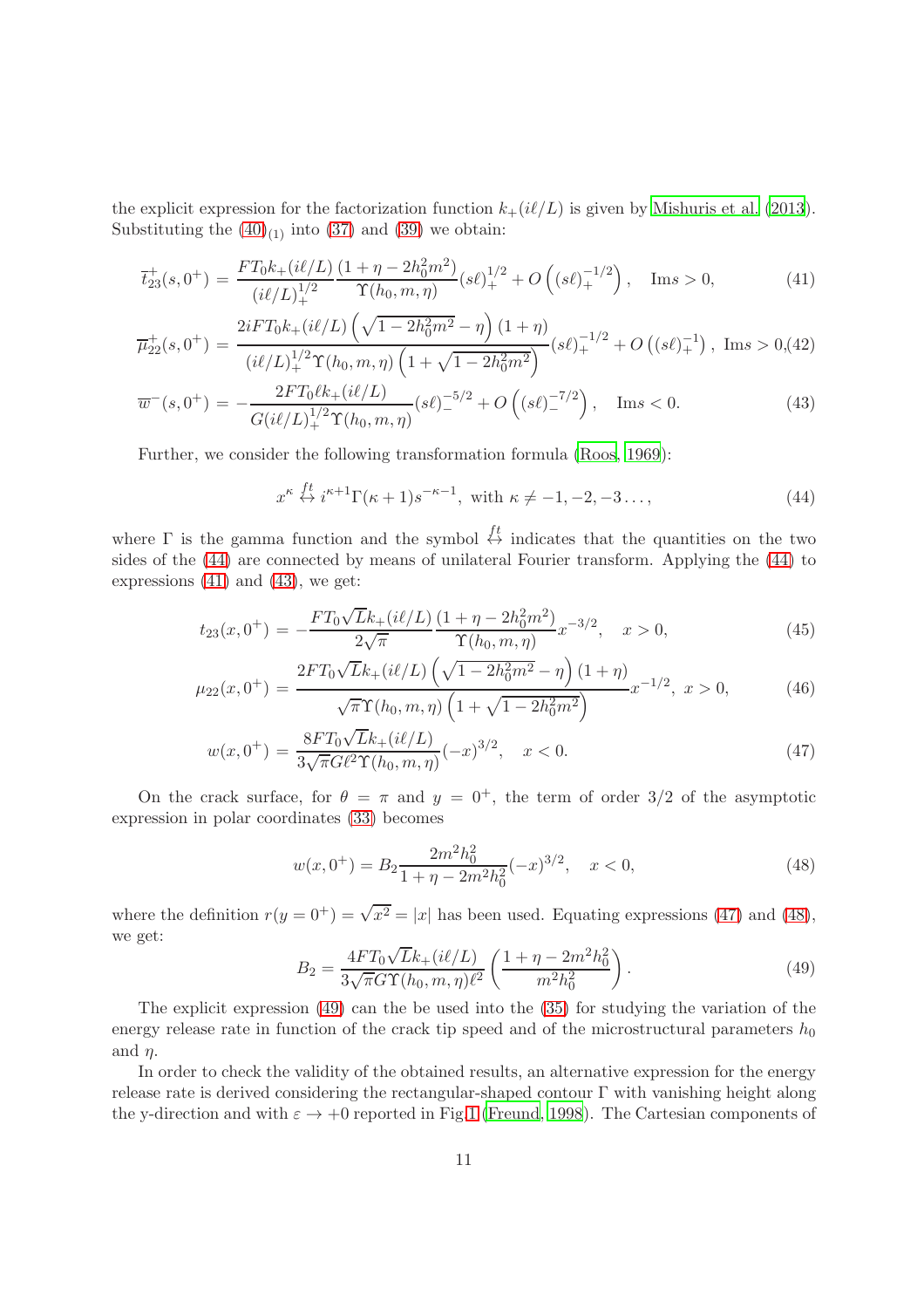the outward unit vector normal to  $\Gamma$  are  $\mathbf{n} = (n_x, n_y, 0)$ . Considering the moving framework in Fig[.1](#page-11-0) with the origin at the crack tip, for the steady-state antiplane crack problem the generalized J-integral [\(23\)](#page-6-1) becomes:

<span id="page-11-1"></span>
$$
\mathcal{J} = \int_{\Gamma} \left[ (W+T)n_x - (t_{13}n_x + t_{23}n_y)w_{,x} - (\mu_{11}n_x + \mu_{21}n_y)\varphi_{1,x} - (\mu_{12}n_x + \mu_{22}n_y)\varphi_{2,x} \right] ds =
$$
  
= 
$$
\int_{\Gamma} \left[ (W+T) - t_{13}w_{,x} - (\mu_{11}\varphi_{1,x} + \mu_{12}\varphi_{2,x}) \right] dy - \int_{\Gamma} \left[ t_{23}w_{,x} + (\mu_{21}\varphi_{1,x} + \mu_{22}\varphi_{2,x}) \right] dx, (50)
$$

where  $t_{13}$  and  $t_{23}$  are components of the total non-symmetric Cauchy stress tensor, including both symmetric and skew-symmetric part.



<span id="page-11-0"></span>Figure 1: Rectangular-shaped contour around the crack-tip

In order to evaluate the energy release rate, we allow the height of the rectangular path reported in Fig[.1](#page-11-0) to vanish. In this limit, the first integral of the [\(50\)](#page-11-1) is zero and the following expression for the dynamic energy release rate is derived:

<span id="page-11-2"></span>
$$
\mathcal{E} = -2 \lim_{\varepsilon \to +0} \left\{ \int_{-\varepsilon}^{+\varepsilon} \left[ t_{23} w_{,x} + (\mu_{21} \varphi_{1,x} + \mu_{22} \varphi_{2,x}) \right] dx \right\}.
$$
 (51)

It is important to note that anti-symmetry conditions [\(15\)](#page-5-3) together with boundary conditions [\(16\)](#page-5-4) provide that the reduced traction  $q_1 = \mu_{21}$  is zero along the whole crack line  $y = 0$ , where  $n = (0, \pm 1, 0)$ . Consequently, the energy release rate [\(51\)](#page-11-2) becomes:

<span id="page-11-3"></span>
$$
\mathcal{E} = -2 \lim_{\varepsilon \to +0} \left\{ \int_{-\varepsilon}^{+\varepsilon} \left[ t_{23}(x, 0^+) w_{,x}(x, 0^+) + \mu_{21}(x, 0^+) \varphi_{1,x}(x, 0^+) + \mu_{22}(x, 0^+) \varphi_{2,x}(x, 0^+) \right] dx \right\} =
$$
  
\n
$$
= -2 \lim_{\varepsilon \to +0} \left\{ \int_{-\varepsilon}^{+\varepsilon} \left[ t_{23}(x, 0^+) w_{,x}(x, 0^+) + \mu_{22}(x, 0^+) \varphi_{2,x}(x, 0^+) \right] dx \right\}
$$
  
\n
$$
= -2 \lim_{\varepsilon \to +0} \left\{ \int_{-\varepsilon}^{+\varepsilon} \left[ t_{23}(x, 0^+) w_{,x}(x, 0^+) - \frac{1}{2} \mu_{22}(x, 0^+) w_{,xx}(x, 0^+) \right] dx \right\}.
$$
 (52)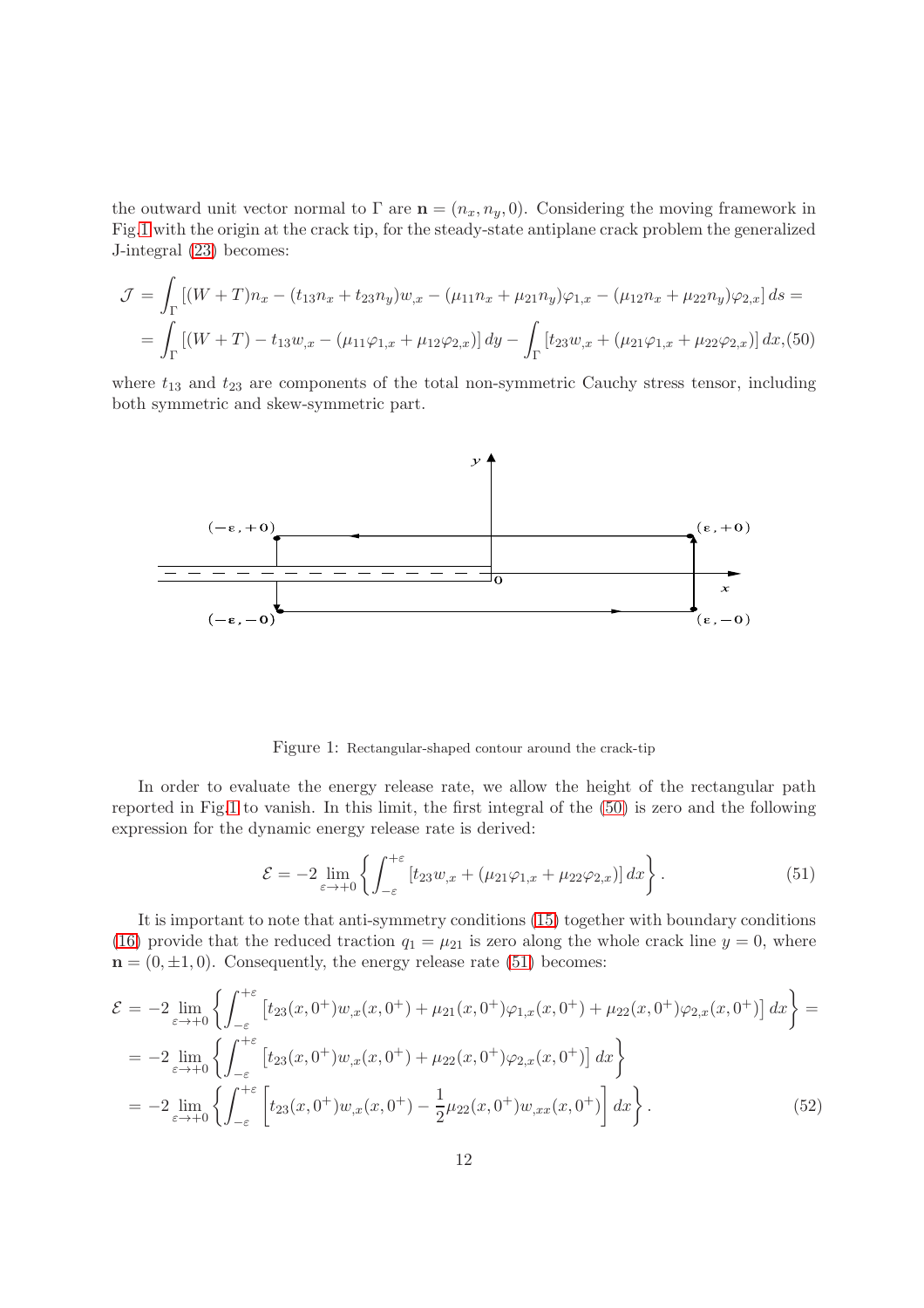For evaluating the integral [\(52\)](#page-11-3), solely asymptotic expressions for the traction ahead of the crack tip  $t_{23}$ , the couple stress field  $\mu_{22}$ , and the displacement w are required. Then, by substituting equations  $(45)$ ,  $(46)$  and  $(47)$  in the general formula  $(52)$ , we finally derive:

<span id="page-12-0"></span>
$$
\mathcal{E} = -2 \lim_{\varepsilon \to +0} \left\{ \frac{2F^2 T_0^2 L k_+^2 (i\ell/L)}{\pi G \ell^2 \Upsilon^2 (h_0, m, \eta)} \left[ (1 + \eta - 2h_0^2 m^2) \int_{-\varepsilon}^{+\varepsilon} x_-^{1/2} x_+^{-3/2} dx - \frac{\left( \sqrt{1 - h_0^2 m^2} - \eta \right) (1 + \eta)}{\left( \sqrt{1 - h_0^2 m^2} + 1 \right)} \int_{-\varepsilon}^{+\varepsilon} x_-^{-1/2} x_+^{-1/2} dx \right] \right\}
$$
(53)

where  $x_{-}^{1/2}$ ,  $x_{-}^{-1/2}$  and  $x_{+}^{-3/2}$ ,  $x_{+}^{-1/2}$  are distributions of the bisection type [\(Arfken and Weber](#page-28-13), [2005\)](#page-28-13). For any real  $\alpha$  with the exception of  $\alpha = 1, 2, 3, \ldots$ , this particular type of distributions is defined as follows:

$$
x_+^{\alpha} = \begin{cases} |x|^{\alpha}, \text{ for } x > 0, \\ 0, \text{ for } x < 0. \end{cases}, x_-^{\alpha} = \begin{cases} 0, \text{ for } x > 0, \\ |x|^{\alpha}, \text{ for } x < 0. \end{cases}
$$

Moreover, the product of distributions inside the integral in [\(53\)](#page-12-0) is evaluated through the application of Fisher's theorem [\(Fischer, 1971\)](#page-29-14), that leads to the operational relation:

<span id="page-12-1"></span>
$$
(x_{-})^{\alpha}(x_{+})^{-1-\alpha} = -\frac{\pi \delta(x)}{2\sin(\pi \alpha)}, \text{ with } \alpha \neq -1, -2, -3..., \tag{54}
$$

where  $\delta(x)$  is the Dirac delta distribution. Then, by using the relation [\(54\)](#page-12-1) into [\(53\)](#page-12-0) and considering the fundamental property of the Dirac delta distribution  $\int_{-\varepsilon}^{+\varepsilon} \delta(x) dx = 1$  [\(Arfken and Weber](#page-28-13), [2005\)](#page-28-13), we finally get:

<span id="page-12-2"></span>
$$
\mathcal{E} = \frac{2F^2T_0^2Lk_+^2(i\ell/L)}{G\ell^2\Upsilon^2(h_0, m, \eta)} \left( \frac{2(1+\eta - h_0^2m^2)\sqrt{1-2h_0^2m^2} + (1-2h_0^2m^2 - \eta^2)}{\sqrt{1-2h_0^2m^2} + 1} \right) = \frac{2F^2T_0^2Lk_+^2(i\ell/L)}{G\ell^2\Upsilon(h_0, m, \eta)} \tag{55}
$$

Using this alternative procedure, we have derived the explicit expression [\(55\)](#page-12-2) for the energy release rate corresponding to a Mode III steady state propagating crack in a couple stress elastic material. Equation [\(55\)](#page-12-2) can be compared with the energy release rate associate to an antiplane steady state crack in a classical elastic material, derived assuming the same loading configuration [\(17\)](#page-5-5):

<span id="page-12-3"></span>
$$
\mathcal{E}^{cl} = \frac{T_0^2}{GL} \frac{1}{\sqrt{1 - m^2}},\tag{56}
$$

.

the ratio between the two expressions  $(55)$  and  $(56)$  is given by:

<span id="page-12-4"></span>
$$
\frac{\mathcal{E}}{\mathcal{E}^{cl}} = \frac{2F^2 L^2 k_+^2 (i\ell/L)}{\ell^2 \Upsilon(h_0, m, \eta)} \sqrt{1 - m^2}.
$$
\n(57)

The analytical expression [\(55\)](#page-12-2) has been proved to be equivalent to [\(35\)](#page-8-2) by means of several numerical examples. Indeed, both expressions  $(35)$  and  $(55)$  provide the same results, which are reported in the next Section.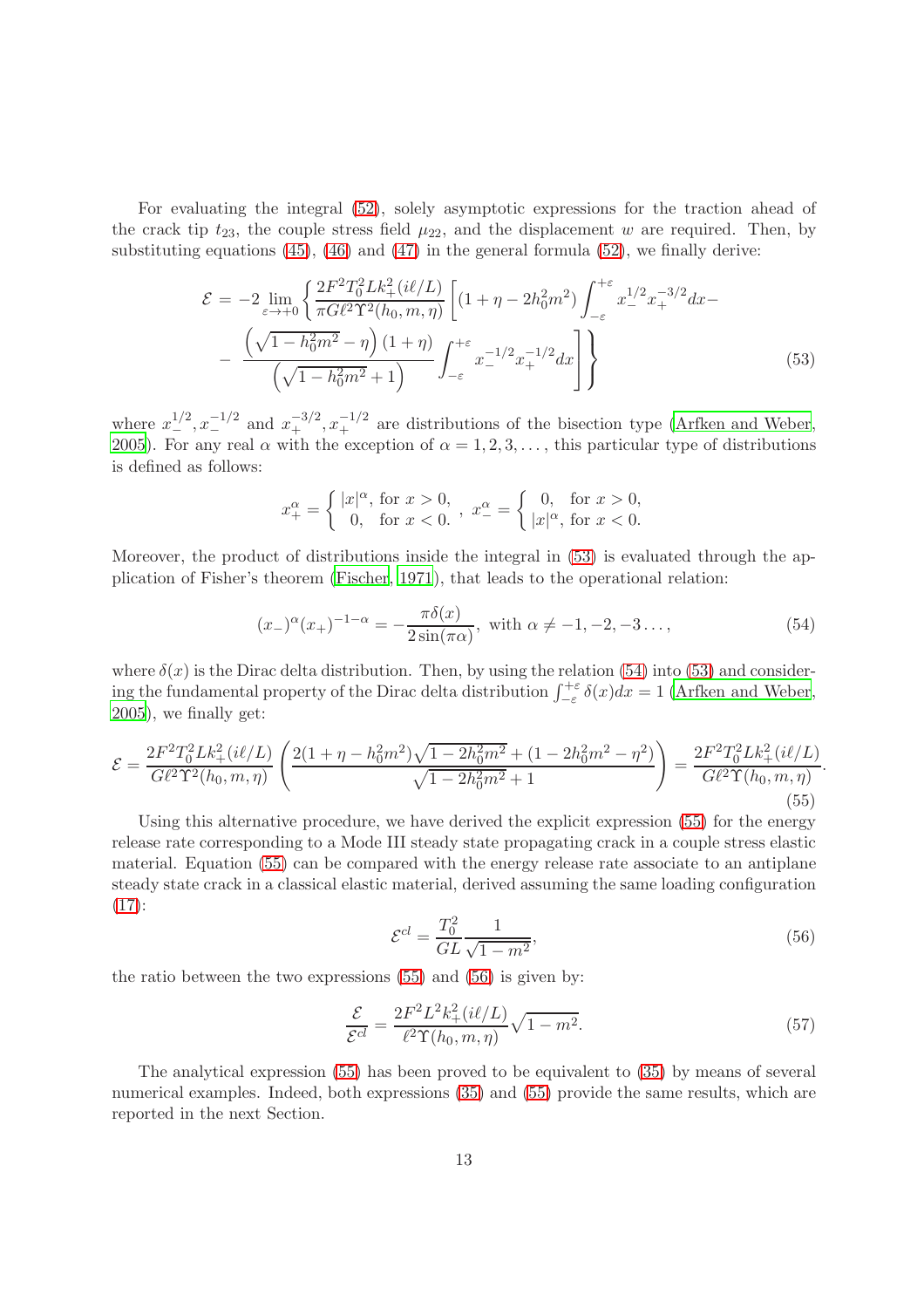# <span id="page-13-0"></span>6 Results and discussion

In this Section, the variation of the energy release rate is analyzed applying the classical Griffith criterion [\(Willis](#page-30-8), [1967](#page-30-8)) in order to study the propagation stability. The results are compared with those detected using the  $t^{\max}$  criterion, adopted by [Mishuris et al. \(2013\)](#page-30-6).

The normalized variation of the energy release rate versus the crack tip speed  $m$  is reported in Fig. [2](#page-13-1) for the same value of the ratio  $L/\ell = 10$ , three different values of  $\eta = \{0, 0.9, -0.9\}$ and four different values of the rotational inertia  $h_0 = \{0.01, 0.6, 0.707, 0.8\}$ . The range of the normalized crack tip velocity has been chosen in such a way that the propagation is subsonic and the conditions of validity of the full-field solution obtained in [Mishuris et al. \(2013\)](#page-30-6) and used for evaluating the J-integral constant are satisfied. A similar behavior is observed for all different set of parameters: the energy release rate is initially constant for small values of the crack tip speed  $m \leq 0.3$ , then increases monotonically until its limiting value. For small values of  $h_0$  and  $\eta$ , the limit value of the energy release rate corresponds to  $m = 1$ , while as the microstructural parameters increases the limit value of the crack tip speed becomes smaller than the shear waves speed  $c_s$ , and thus  $m < 1$ .



<span id="page-13-1"></span>Figure 2: Variation of the energy release rate as a function of the normalized crack tip speed  $m$ .



<span id="page-13-2"></span>Figure 3: Variation of the ratio  $\mathcal{E}/\mathcal{E}^{cl}$  as a function of the normalized crack tip speed m.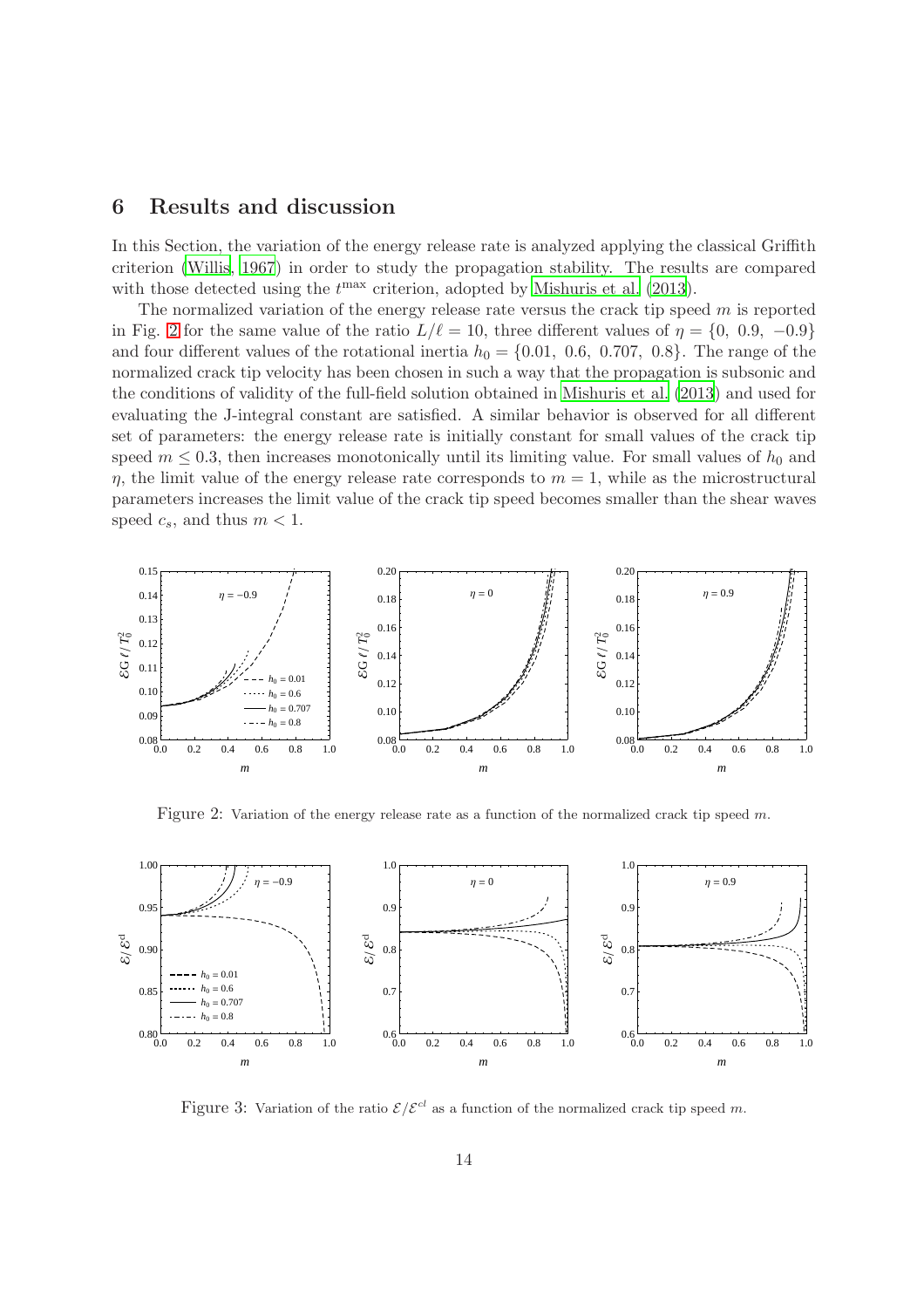On the basis of the Griffith criterion [\(Freund, 1998\)](#page-29-10), crack initiation requires that the energy release rate achieves a critical value  $\mathcal{E}_c = 2\gamma$ , where  $\gamma$  is the energy needed to form a unit of new material surface, and is a constant depending only by the properties of the medium. In our case, once this critical value for the crack initiation is achieved, the energy release rate always increases in function of the velocity, this means that if the applied loading provides the energy necessary for starting the fracture process, the crack has enough energy to accelerate rapidly up to the limiting values of the speed [\(Willis](#page-30-7), [1971](#page-30-7); [Obrezanova et al.](#page-30-9), [2002](#page-30-9)). This implies that, if we analyze the results shown in Fig. [2](#page-13-1) by means of Griffith criterion, the steady state propagation of a Mode III crack in couple-stress elastic material can be considered unstable for any value of the rotational inertia  $h_0$  and of  $\eta$ .

The ratio between the energy release rate in couple stress materials and the energy release rate in classical elastic materials [\(57\)](#page-12-4) is plotted in Fig. [3](#page-13-2) as a function of the normalized crack tip speed m. For small values of the rotational inertia, this ratio decreases as m tends to 1. This is due to the fact that for  $m = 1$ , the energy release rate corresponding to a classical elastic material [\(56\)](#page-12-3) diverges, while in presence of couple stress it has a finite limiting value. Differently, for large values of  $h_0$ , the ratio increases monotonically until a limiting value corresponding to  $m < 1$  and thus to a crack tip speed smaller than  $c_s$ . Therefore, in order to propagate the crack at constant velocity, more energy than in a classical elastic material must be provided by the loading if the contribution of the rotational inertia is relevant. Observing Fig. [3,](#page-13-2) we can also note that in the static limit, namely as m tends to zero, the ratio  $\mathcal{E}/\mathcal{E}^{cl}$  is close to one for  $\eta = -1$ , this behavior is in agreement with the results reported by [Radi \(2008](#page-30-3)), which illustrate that for  $\eta = -1$  the solution approaches the classical elastic case.

In Mishuris et al.  $(2013)$  the  $t^{\text{max}}$  criterion [\(Georgiadis](#page-29-9), [2003](#page-29-9)) is applied to the same crack problem. This alternative criterion states that the maximum total shear stress  $t_{23}^{\text{max}}$  possesses a critical level  $\tau_C$  at which the crack starts propagating. The behavior of  $t_{23}^{\text{max}}$  as a function of the crack tip speed has been studied extensively for several sets of microstructural parameters. For each values of the ratio  $\eta$ , it has been individuated a critical value of the rotational inertia  $h_{0c}$ , such that for  $h_0 > h_{0c}$  the maximum shear stress increases very rapidly in function of m and becomes unbounded at a crack-tip speed lower than the shear wave speed  $c_s$ . In these cases the crack propagation turns out to be unstable and a limit speed of propagation  $v_c < c_s$  is individuated. For  $h_0 < h_{0c}$ ,  $t_{23}^{\text{max}}$  decreases instead as the crack speed increases and tends to zero as m approaches its limiting value, suggesting the occurrence of stable crack propagation at velocities sufficiently lower than the shear wave speed. The critical value of the rotational inertia is reported as a function of  $\eta$  in Fig[.4](#page-15-0) (blue line). The limit value  $\eta = -1$  corresponds to  $h_{0c} = 0$ , then in this case the propagation turns out to be unstable for any value of the rotational inertia, while as  $\eta$  increases  $h_{0c}$  grows, and the range of the rotational inertia associated to stable cracks propagation becomes larger. Therefore, the present analysis shows that if the maximum total shear stress criterion is adopted, a stabilizing effect of the crack propagation is provided as the characteristic ratio  $\eta$  increases and then the contribution of the microstructures effect becomes relevant. Differently, for negative values of  $\eta$  near to the limit case  $\eta = -1$ , crack propagation is detected to be unstable as the rotational inertia becomes not negligible.

The stabilizing effect is not detected applying the Griffith criterion, according to which the propagation is unstable regardless of the values of  $\eta$  and  $h_0$ . As a consequence, assuming this criterion, the critical value of the rotational inertia is zero for all values of  $\eta$  (dashed line in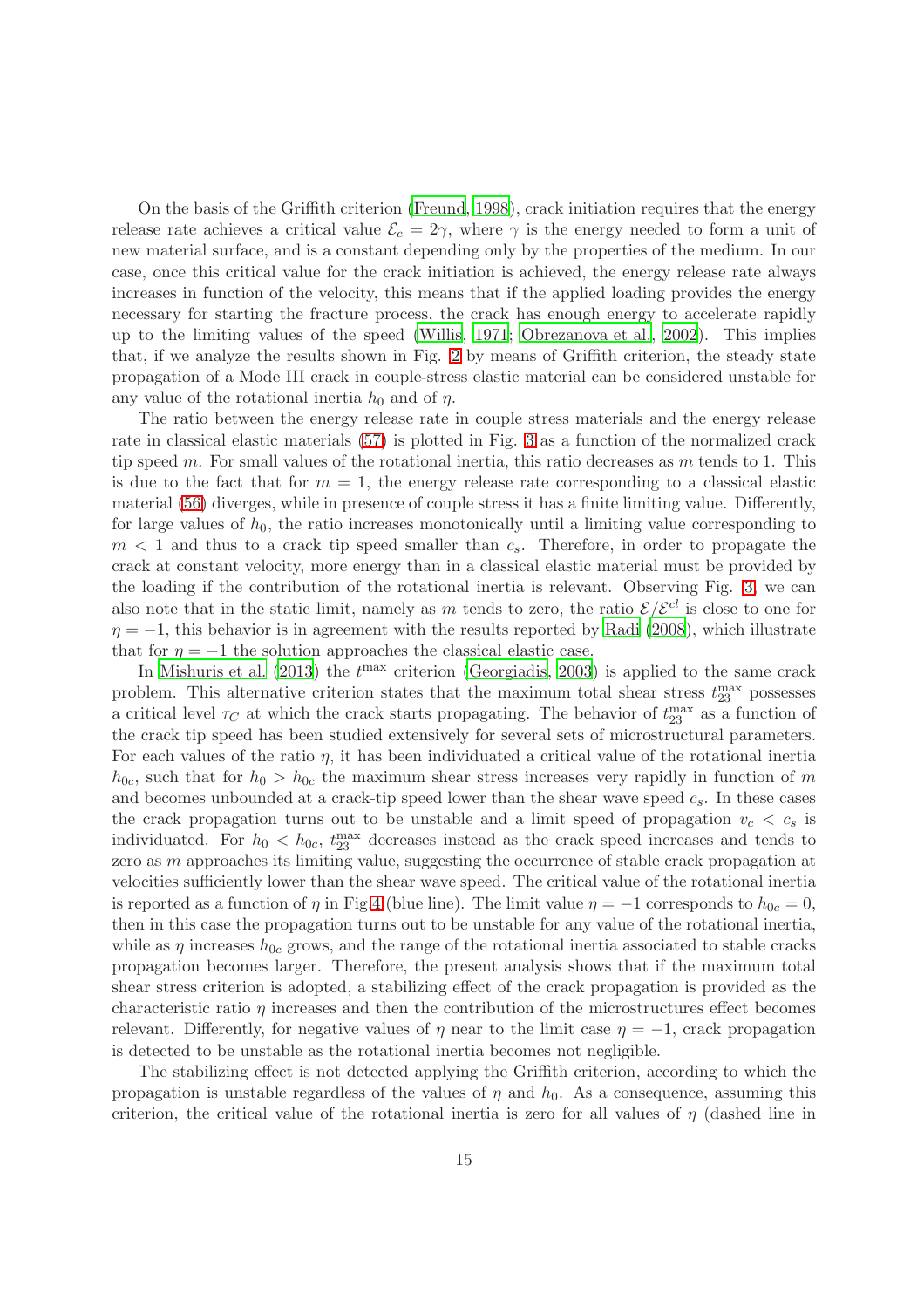Fig. [4\)](#page-15-0), and the fracture is unstable for each set of microstructural parameters. This is due to the fact that the energy release rate is evaluated using the term of order  $r^{3/2}$  of the asymptotic displacement field, corresponding to the singular shear stress term of order  $r^{-3/2}$ . As it has been illustrated by many studies both in classical elastic materials [\(Du and Hancock](#page-29-15), [1991](#page-29-15); [Du et al.](#page-29-16), [1991\)](#page-29-16) and in couple stress [\(Radi and Gei](#page-30-12), [2004;](#page-30-12) [Radi, 2008](#page-30-3)), this singular contribution dominates very near to the crack tip, but it displays an unphysical negative shear stress ahead of the crack tip. Moreover, it is not sufficient to describe accurately the physical behavior of the stresses at a characteristic length from the crack tip where the higher order terms of the expansions become important. In particular, the second term, which is associated to the linear term of the displacement and is commonly known as T-stress, can influence significantly the processes of crack initiation and propagation in many physical situations [\(Tvergaard and Hutchinson, 1994](#page-30-13)). In this cases, the critical stress intensity factor criterion and thus the connected Griffith criterion [\(Freund, 1998](#page-29-10)) are insufficient for describing accurately the crack extension and stability. Alternative two-parameters fracture criteria requiring the achievement of a critical value for both the stress intensity factor and the T-stress has been proposed for classical elastic materials [\(Hancock and Du](#page-29-13), [1991](#page-29-13); [Smith et al.](#page-30-10), [2006\)](#page-30-10) and can be extended to couple stress.



<span id="page-15-0"></span>Figure 4: Critical value of the rotational inertia  $h_{0c}$  as a function of the ratio  $\eta$ .

In couple stress materials, as the distance from the crack tip increases the discrepancy between the stresses physical behavior and the singular leading term of the asymptotic is even more relevant respect to the classical elastic case [\(Radi](#page-30-3), [2008](#page-30-3)). Therefore, the contribution of the higher order term in the asymptotic shear stress, which does not affect the energy release rate, is relevant. Differently, in [Mishuris et al. \(2013](#page-30-6)) the total shear stress is evaluated by means of the full-field solution, that describes correctly the behavior of displacement and stresses on the whole crack line and takes fully into account the action of the microstructures.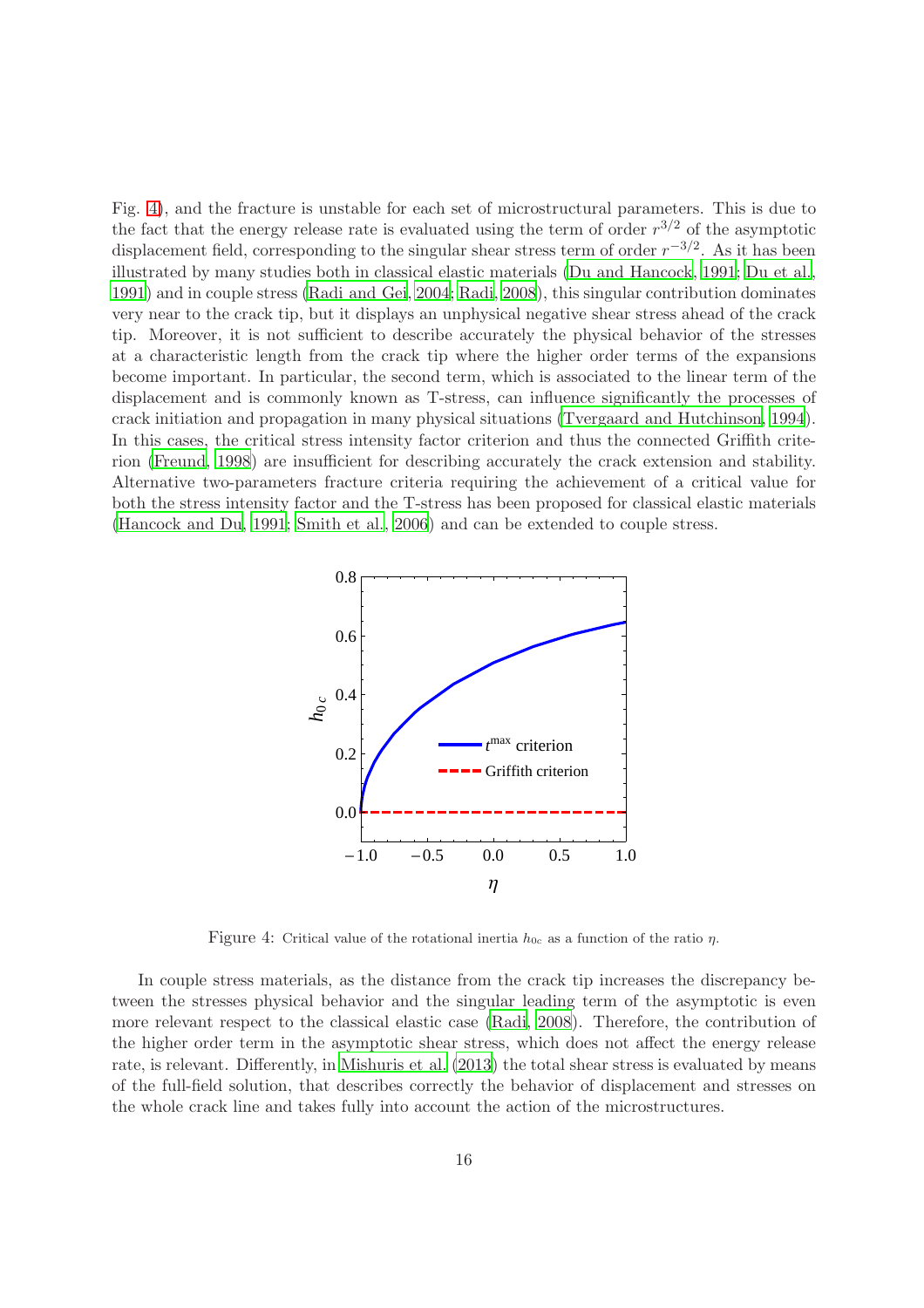

Figure 5: Variation of the dynamic energy release rate and of the ratio  $\mathcal{E}/\mathcal{E}^{cl}$  as a function of  $\eta$  plotted for  $m = 0.8$ .

<span id="page-16-0"></span>

<span id="page-16-1"></span>Figure 6: Variation of the dynamic energy release rate and of the ratio  $\mathcal{E}/\mathcal{E}^{cl}$  as a function of  $\eta$  for the case  $m = 0$ , corresponding to the static limit.

Fig. [5](#page-16-0) shows that for a fixed value of the crack tip speed, the energy release rate slightly increases its magnitude for large values of  $h_0$ . As a consequence, for large values of the rotational inertia, a greater flux of energy at the crack tip is detected, and thus crack initiation and propa-gation are favored. Moreover, in Fig. [5](#page-16-0) we can also observe that ERR and the ratio  $\mathcal{E}/\mathcal{E}_c$  decrease as  $\eta$  increase. In particular, the ratio  $\mathcal{E}/\mathcal{E}_c$  is almost one for  $\eta = -1$ , and then it decreases. As it is reported in Fig. [6,](#page-16-1) this behavior is observed also in the static case, corresponding to the limit  $m = 0$ . This confirms the results illustrated in [Radi \(2008](#page-30-3)) and can be explained with the fact that for large values of  $\eta$ , associated with large values of the characteristic length in torsion, the toughness of the material increases, and thus less energy is provided at the crack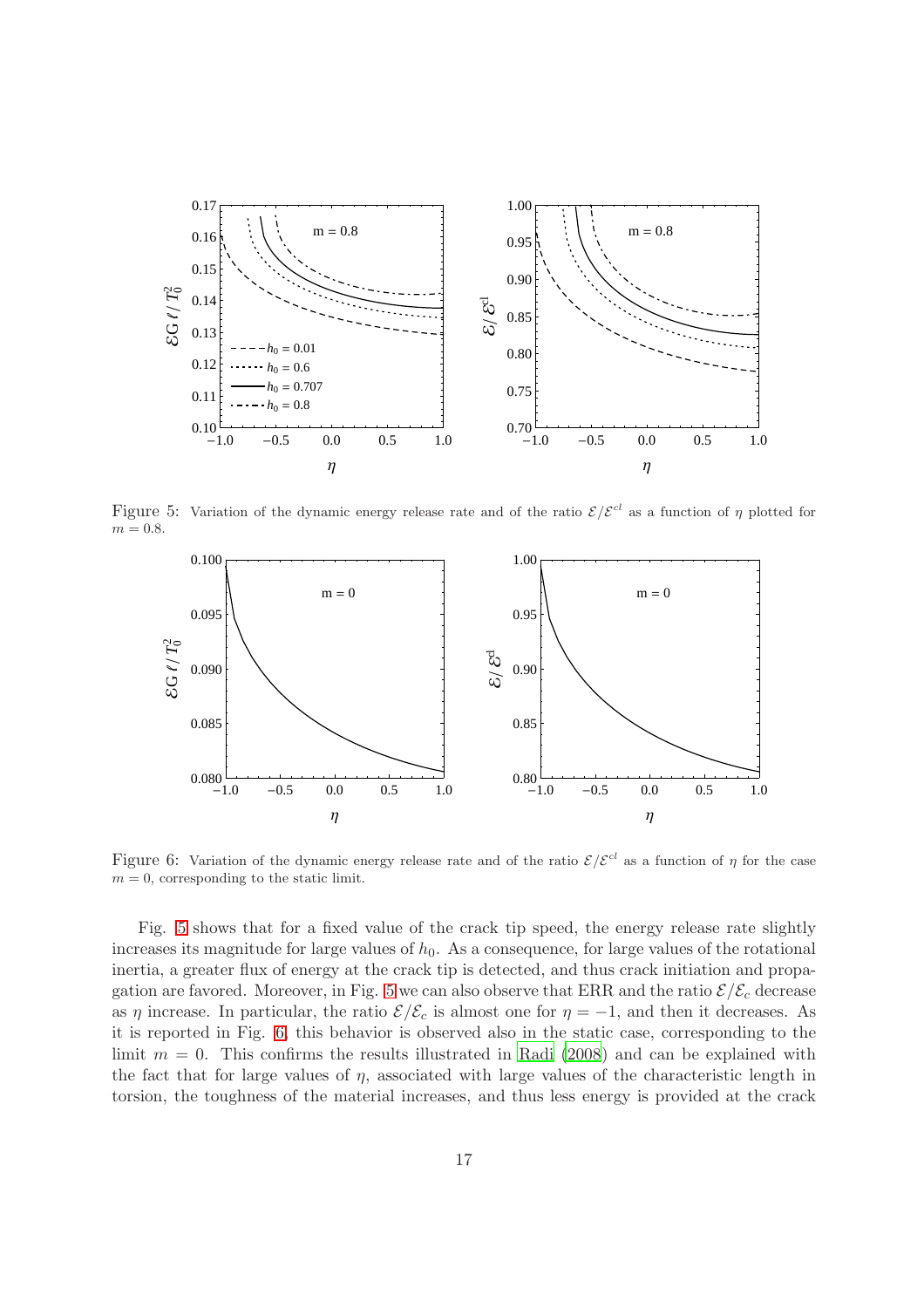tip and a shielding effect due to microstructures is detected. It is important to note that in the static case the energy release rate is independent by the value of  $h_0$ , because the rotational inertia appears only in the dynamical terms of the evolution equation [\(13\)](#page-5-2) and of the J-integral [\(28\)](#page-7-1).

#### 7 Conclusions

A general expression for the J-integral associated to dynamic steady-state cracks subjected to antiplane loading in couple-stress elastic materials has been derived. The effects of both finite characteristics lengths as well as rotational inertia are included in the analysis. The generalized J-integral has been demonstrated to be path independent for steadily propagating cracks. Asymptotic displacements and stress fields have been derived and used for evaluating the dynamic energy release rate. Surprisingly, the dependence of the energy release rate by the microstructural parameters looks less than the authors expectations. However, for large values of the characteristic length in torsion the ERR decreases, and thus less energy is provided at the crack tip and a shielding effect due to microstructures is detected.

The stability of the propagation has been studied by applying the energy-based Griffith criterion [\(Willis, 1967](#page-30-8), [1971](#page-30-7); [Obrezanova et al.](#page-30-9), [2002](#page-30-9)). The propagation turns out to be unstable for each value of the characteristic length in torsion and of the rotational inertia. This result appears to contrast with those detected in [Mishuris et al. \(2013\)](#page-30-6), where the maximum total shear stress criterion has been adopted, and a stabilizing effect in correspondence of relevant microstructural contributions is shown. In the authors' opinion, the discrepancy is due to the fact that the energy release rate depends only on a single term of the asymptotic displacement field, corresponding to the singular leading order term of the stresses. The singular stress dominates in proximity of the crack tip, whereas as the distance from the crack tip increases the effects of higher order asymptotic terms which do not contribute to the J-integral become relevant. It is important to note that analogous results has been detected by comparing the ERR and the Tstress criterion in classical elasticity [\(Du et al.](#page-29-16), [1991;](#page-29-16) [Smith et al.](#page-30-10), [2006](#page-30-10)). Moreover, the presence of the microstructures affects stresses and displacement up to a distance from the crack tip of the order of 5-10 times the characteristic length  $\ell$  [\(Radi, 2008\)](#page-30-3), and thus cannot be described by the sole leading order term. Differently, the total shear stress is calculated by means of the full-field solution, that takes fully into account the microstructural contributions. Therefore, in order to study cracks propagation stability in elastic media with microstructures, fracture criteria considering also higher order terms must be developed and validated by means of experimental analysis. The  $t<sup>max</sup>$  criterion may represent one of the possible alternative methods that could give relevant results concerning microstructural effects on crack propagation stability.

### Acknowledgements

The authors are grateful to Dr. P. Gourgiotis for fruitful discussions and valuable suggestions. In particular, results reported in Appendix B should be attributed to him. A. P. and L. M. gratefully thank financial support of the Italian Ministry of Education, University and Research in the framework of the FIRB project 2010 "Structural mechanics models for renewable energy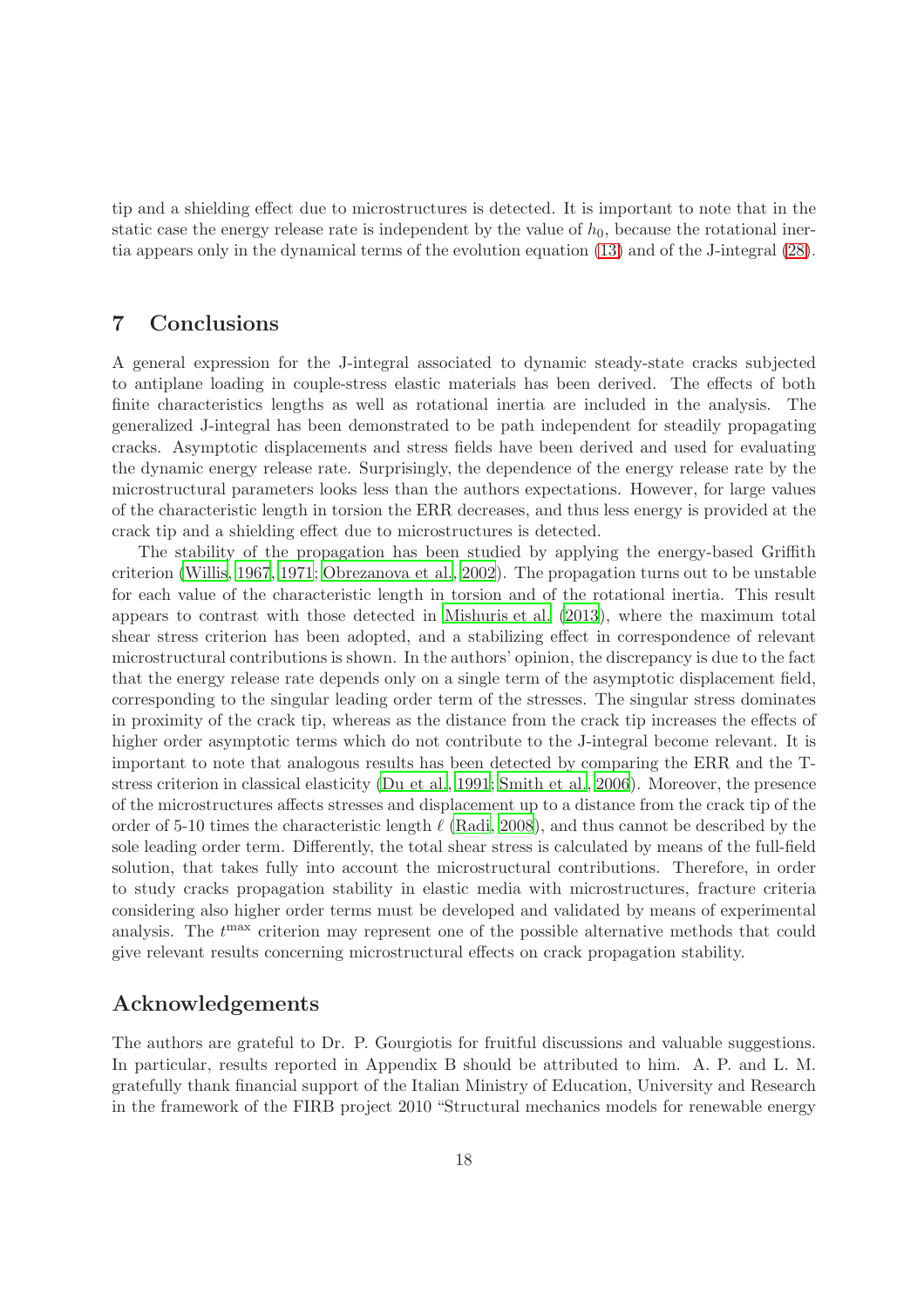applications", G. M. gratefully acknowledges the support from the European Union Seventh Framework Programme under contract number PIAP-GA-2011-286110-INTERCER2, and E. R. gratefully thanks financial support from the "Cassa di Risparmio di Modena" in the framework of the International Research Project 2009 − 2010 "Modelling of crack propagation in complex material".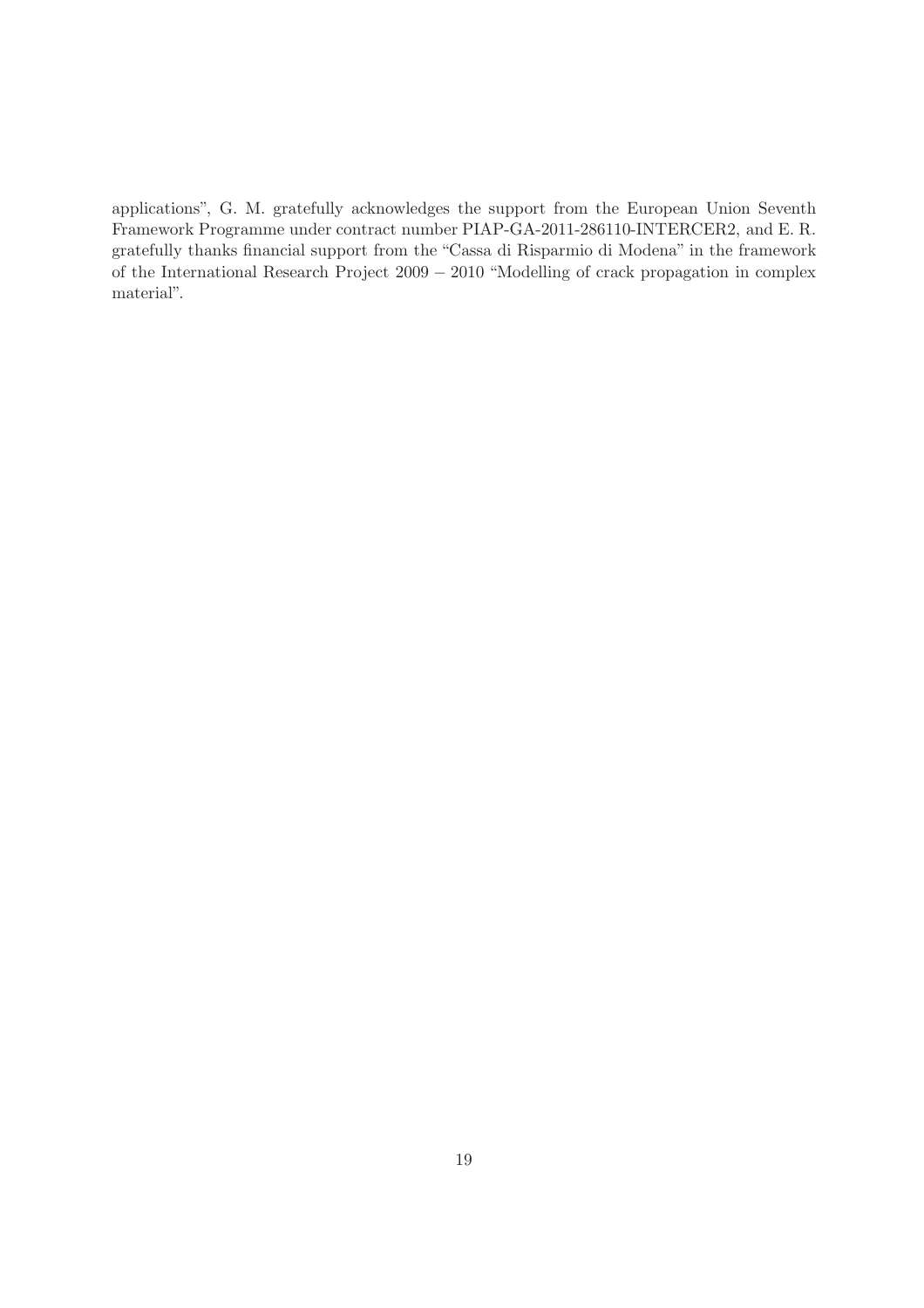# Supplementary Material

In this Section a general asymptotic solution for the evolution equation [\(32\)](#page-8-0) is derived. Equation [\(32\)](#page-8-0) can be split in the following two PDEs

<span id="page-19-0"></span>
$$
\Delta w = 0, \qquad \Delta w - \lambda^2 w_{,xx} = 0. \tag{58}
$$

Substituting the asymptotic expression for the displacement  $(29)$  into  $(58)_1$ , and using the deriva-tive rules [\(30\)](#page-7-4), the following ODE for the unknown function  $F_s(\theta)$  is derived:

$$
F_s''(\theta) + s^2 F_s(\theta) = 0.
$$
\n(59)

This equation admits the solutions providing:

<span id="page-19-1"></span>
$$
w^{I}(r,\theta) = r^{s}[C_1\cos(s\theta) + C_2\sin(s\theta)],
$$
\n(60)

for any  $s > 0$ .

Equation  $(58)_2$  can be reduced in the form  $(58)_1$  by considering the linear coordinate transformation

$$
X = x, \qquad Y = y\sqrt{1 - \lambda^2}.\tag{61}
$$

Let us denote the transformed coordinates as  $X = R \cos \Phi$  and  $Y = R \sin \Phi$ , where:

$$
R(r,\theta) = \sqrt{X^2 + Y^2} = \sqrt{X^2 + (1 - \lambda^2)Y^2} = r\sqrt{1 - \lambda^2 \sin^2 \theta},
$$
(62)

<span id="page-19-3"></span>
$$
\Phi(\theta) = \arctan\left(\frac{Y}{X}\right) = \arcsin\left(\frac{\sqrt{1-\lambda^2}\sin\theta}{\sqrt{1-\lambda^2\sin^2\theta}}\right). \tag{63}
$$

Then, the general solution of the equation  $(58)_2$  is given by

<span id="page-19-2"></span>
$$
w^{II}(r,\theta) = R^s[C_3 \cos(s\Phi(\theta)) + C_4 \sin(s\Phi(\theta))],
$$
\n(64)

for any  $s > 0$ .

Finally, the general solution of the governing equation [\(32\)](#page-8-0) is obtained by the sum of  $w<sup>I</sup>$  and  $w^{II}$ , given respectively by [\(60\)](#page-19-1) and [\(64\)](#page-19-2). By using expression [\(63\)](#page-19-3), we get:

<span id="page-19-5"></span>
$$
w(r,\theta) = r^{s}[C_{1}\cos(s\theta) + C_{2}\sin(s\theta) + (1 - \lambda^{2}\sin^{2}\theta)^{s/2}(C_{3}\cos(s\Phi(\theta)) + C_{4}\sin(s\Phi(\theta)))].
$$
 (65)

Since the asymptotic expansion of the loading function [\(17\)](#page-5-5) contains only integer powers of r, for non-integer values of the exponent s, which in our case means for  $s \neq 1, 2$ , the boundary conditions [\(15\)](#page-5-3) at  $\theta = 0$  and [\(16\)](#page-5-4) at  $\theta = \pi$  yield the following linear and homogeneous system for the unknown constants  $C_1, C_2, C_3$  and  $C_4$ , equivalent to that derived for the traction-free problem [\(Radi and Gei](#page-30-12), [2004;](#page-30-12) [Radi](#page-30-3), [2008](#page-30-3)):

<span id="page-19-4"></span>
$$
C_1 + C_3 = 0,
$$
  
\n
$$
s(s-1)[(1+\eta)C_1 + (1+\eta - \lambda^2)C_3] = 0,
$$
  
\n
$$
s(s-1)\{[(1+\eta)C_1 + (1+\eta - \lambda^2)C_3]\cos(s\pi) + [(1+\eta)C_2 + (1+\eta - \lambda^2)C_4]\sin(s\pi)\} = 0,
$$
  
\n
$$
s(s-1)(s-2)\{[(1+\eta - \lambda^2)C_2 + \sqrt{1-\lambda^2}(1+\eta)C_4]\cos(s\pi) - [(1+\eta - \lambda^2)C_1 + \sqrt{1-\lambda^2}(1+\eta)C_3]\sin(s\pi)\} = 0.
$$
  
\n(66)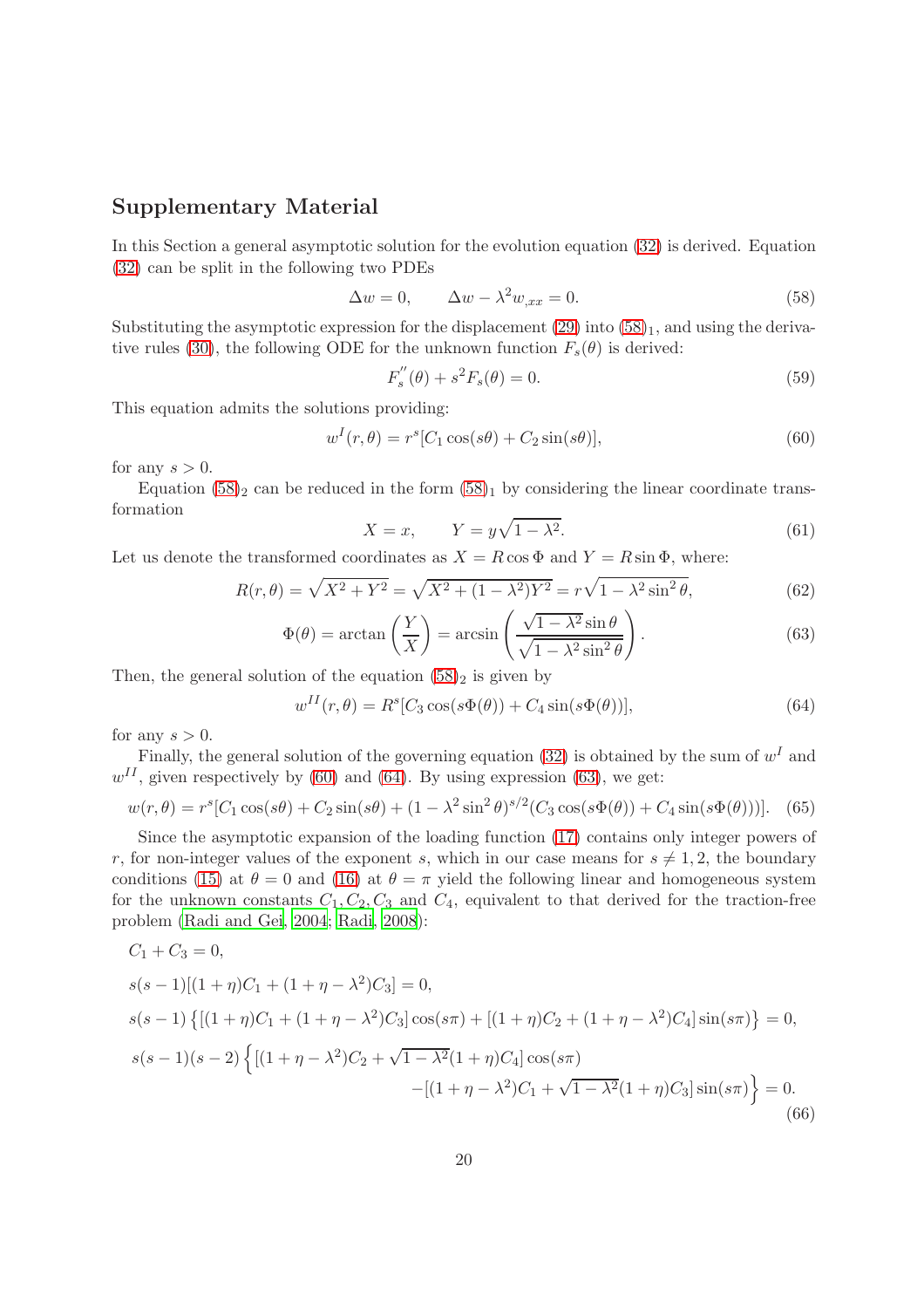Then from [\(66\)](#page-19-4) it necessarily follows that  $C_1 = C_3 = 0$  and

<span id="page-20-0"></span>
$$
[(1 + \eta)C_2 + (1 + \eta - \lambda^2)C_4] \sin(s\pi) = 0,
$$
  

$$
[(1 + \eta - \lambda^2)C_2 + \sqrt{1 - \lambda^2}(1 + \eta)C_4] \cos(s\pi) = 0.
$$
 (67)

Eqs. [\(67\)](#page-20-0) admit a non trivial solution for  $\sin 2\pi s = 0$ , namely for  $s = n/2$  where  $n \in \mathbb{N}$ . In particular, for *n* odd one obtains from  $(67)_1$ :

$$
C_4 = -\frac{1+\eta}{1+\eta - \lambda^2}C_2,\tag{68}
$$

and consequently from [\(65\)](#page-19-5)

<span id="page-20-1"></span>
$$
w(r,\theta) = C_2 r^{n/2} \left[ \sin\left(\frac{n}{2}\theta\right) - \frac{1+\eta}{1+\eta-\lambda^2} (1-\lambda^2 \sin^2\theta)^{n/4} \sin\left(\frac{n}{2}\Phi(\theta)\right) \right].
$$
 (69)

For *n* even, from  $(67)_2$  it follows:

$$
C_4 = -\frac{1+\eta - \lambda^2}{\sqrt{1-\lambda^2}(1+\eta)}C_2,
$$
\n(70)

and consequently from [\(65\)](#page-19-5)

$$
w(r,\theta) = C_2 r^{n/2} \left[ \sin\left(\frac{n}{2}\theta\right) - \frac{1+\eta-\lambda^2}{\sqrt{1-\lambda^2}(1+\eta)} (1-\lambda^2 \sin^2\theta)^{n/4} \sin\left(\frac{n}{2}\Phi(\theta)\right) \right].
$$
 (71)

Since we are considering values in the range  $1 \leq s < 3$ , the terms corresponding to  $s =$  $1, 3/2, 2, 5/2$  need to be included in the asymptotic solution. The terms of the order  $s = 3/2$ and  $s = 5/2$  possess the form [\(69\)](#page-20-1), while the terms  $s = 1, 2$  correspond to degenerate cases of the equation [\(32\)](#page-8-0), and need to be treated separately.

For  $s = 1$ , the general solution of the equation [\(32\)](#page-8-0) may be found by solving the problem

$$
\Delta w = r^{-1} (1 - \lambda^2 \sin^2 \theta)^{-1/2} (C_3 \cos \Phi(\theta) - C_4 \sin \Phi(\theta)),
$$
\n(72)

namely

<span id="page-20-2"></span>
$$
\Delta w = r^{-1} (1 - \lambda^2 \sin^2 \theta)^{-1} (C_3 \cos \theta - C_4 \sqrt{1 - \lambda^2} \sin \theta), \tag{73}
$$

By using the method of variation of the parameters, one can find the following solution of equation [\(73\)](#page-20-2) in the separate variable form [\(29\)](#page-7-2)

$$
w(r,\theta) = \frac{r}{2\lambda^2} \left\{ \left[ C_1 + C_3 \log(1 - \lambda^2 \sin^2 \theta) + 2C_4 (\Phi - \theta \sqrt{1 - \lambda^2}) \right] \cos \theta + \left[ C_2 - 2C_3 (\Phi \sqrt{1 - \lambda^2} - \theta) + C_4 \sqrt{1 - \lambda^2} \log(1 - \lambda^2 \sin^2 \theta) \right] \sin \theta \right\}.
$$
 (74)

The boundary conditions [\(15\)](#page-5-3) and [\(16\)](#page-5-4) necessarily imply that  $C_1 = C_3 = C_4 = 0$ , so that the corresponding solution reduces to

$$
w(r,\theta) = C_2 r \sin \theta,\tag{75}
$$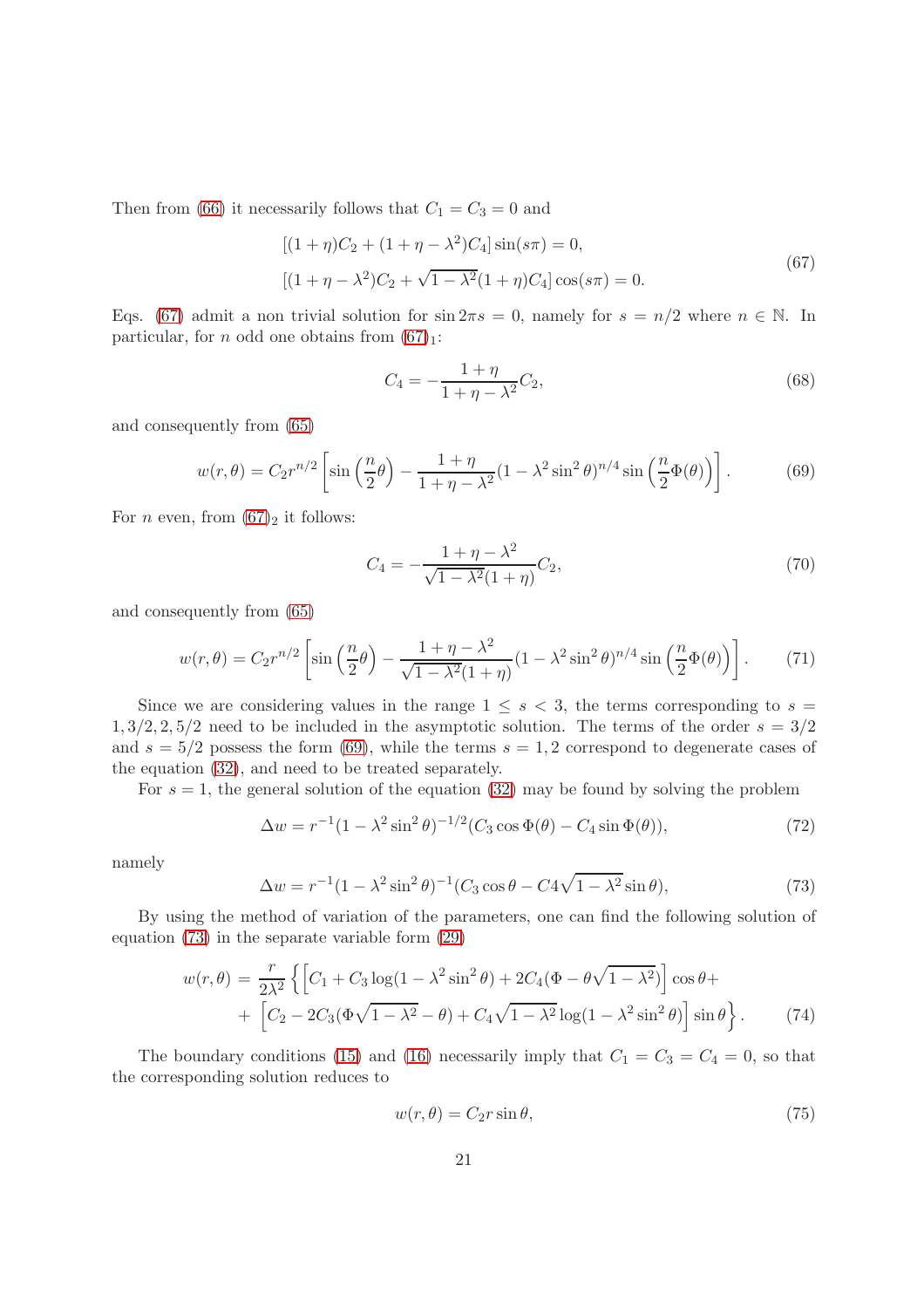where  $C_2$  depends by the amplitude of the loading [\(17\)](#page-5-5) and also by the constant associated to the term  $s = 3$ , that is neglected in our analysis.

For  $s = 2$ , the general solution of the equation [\(32\)](#page-8-0) may be found by solving the problem

$$
\Delta w = C_3 + C_4 \Phi(\theta),\tag{76}
$$

namely

<span id="page-21-0"></span>
$$
\Delta w = C_3 + C_4 \arcsin\left(\frac{\sqrt{1 - \lambda^2} \sin \theta}{\sqrt{1 - \lambda^2 \sin^2 \theta}}\right),\tag{77}
$$

By using the method of variation of the parameters, one can find the following solution of equation [\(77\)](#page-21-0) in the separate variable form [\(29\)](#page-7-2)

$$
w(r,\theta) = r^2 \left\{ C_1 \cos 2\theta + C_2 \sin 2\theta + \frac{C_3}{4} + \frac{C_4}{2\lambda^2} \left[ (\lambda^2 \sin^2 \theta + \cos 2\theta) \Phi + \sqrt{1 - \lambda^2} \left( \sin 2\theta \log \sqrt{2(1 - \lambda^2 \sin^2 \theta)} - \theta \cos 2\theta \right) \right] \right\}.
$$
\n(78)

The boundary conditions [\(15\)](#page-5-3) and [\(16\)](#page-5-4) necessarily imply that  $C_1 = C_3 = C_4 = 0$ , so that the corresponding solution reduces to

$$
w(r,\theta) = C_2 r^2 \sin 2\theta. \tag{79}
$$

where  $C_2$  depends by the amplitude of the loading [\(17\)](#page-5-5) and also by the constant associated to the term  $s = 4$ , that is neglected in our analysis.

# Appendix A

In this Appendix, we demonstrate that the dynamic J-integral expression [\(23\)](#page-6-1) for a Mode III steady-state propagating crack in couple stress elastic materials is path independent.

Considering a closed oriented path formed by two crack tip contours  $\Gamma_1$  and  $\Gamma_2$  and by the segments of the crack faces of length  $d$  that connect the ends of these contours, the energy flux integral corresponding to this entire closed path  $\Gamma_{tot}$  for a Mode III steady state crack in couple-stress materials is given by

$$
F(\Gamma_{tot}) = F(\Gamma_2) - F(\Gamma_1) = v \oint_{\Gamma_{tot}} [(W + T)n_x - \mathbf{t}^T \mathbf{n} \cdot \mathbf{e}_z w_{,x} - \boldsymbol{\mu}^T \mathbf{n} \cdot \boldsymbol{\varphi}_{,x}] ds, \qquad (80)
$$

then from the definition [\(23\)](#page-6-1) we derive

<span id="page-21-1"></span>
$$
\mathcal{J}(\Gamma_{tot}) = \mathcal{J}(\Gamma_2) - \mathcal{J}(\Gamma_1) = \oint_{\Gamma_{tot}} \left[ (W + T)n_x - \mathbf{t}^T \mathbf{n} \cdot \mathbf{e}_z w_{,x} - \boldsymbol{\mu}^T \mathbf{n} \cdot \boldsymbol{\varphi}_{,x} \right] ds, \tag{81}
$$

where the notation  $\mathcal{J}(\Gamma_1)$  and  $\mathcal{J}(\Gamma_2)$  denotes that the dynamic J-integral [\(23\)](#page-6-1) is evaluated respect to the crack tip contours  $\Gamma_1$  and  $\Gamma_2$ , respectively. Applying the divergence theorem to the [\(81\)](#page-21-1) we obtain and remembering that  $n_x = \mathbf{n} \cdot \mathbf{e}_x$ , we obtain

<span id="page-21-2"></span>
$$
\mathcal{J}\Gamma_2) - \mathcal{J}(\Gamma_1) = \int_{A_{tot}} \nabla \cdot \left[ (W + T)\mathbf{e}_x - \mathbf{t}^T \mathbf{e}_z w_{,x} - \boldsymbol{\mu}^T \boldsymbol{\varphi}_{,x} \right] dA,\tag{82}
$$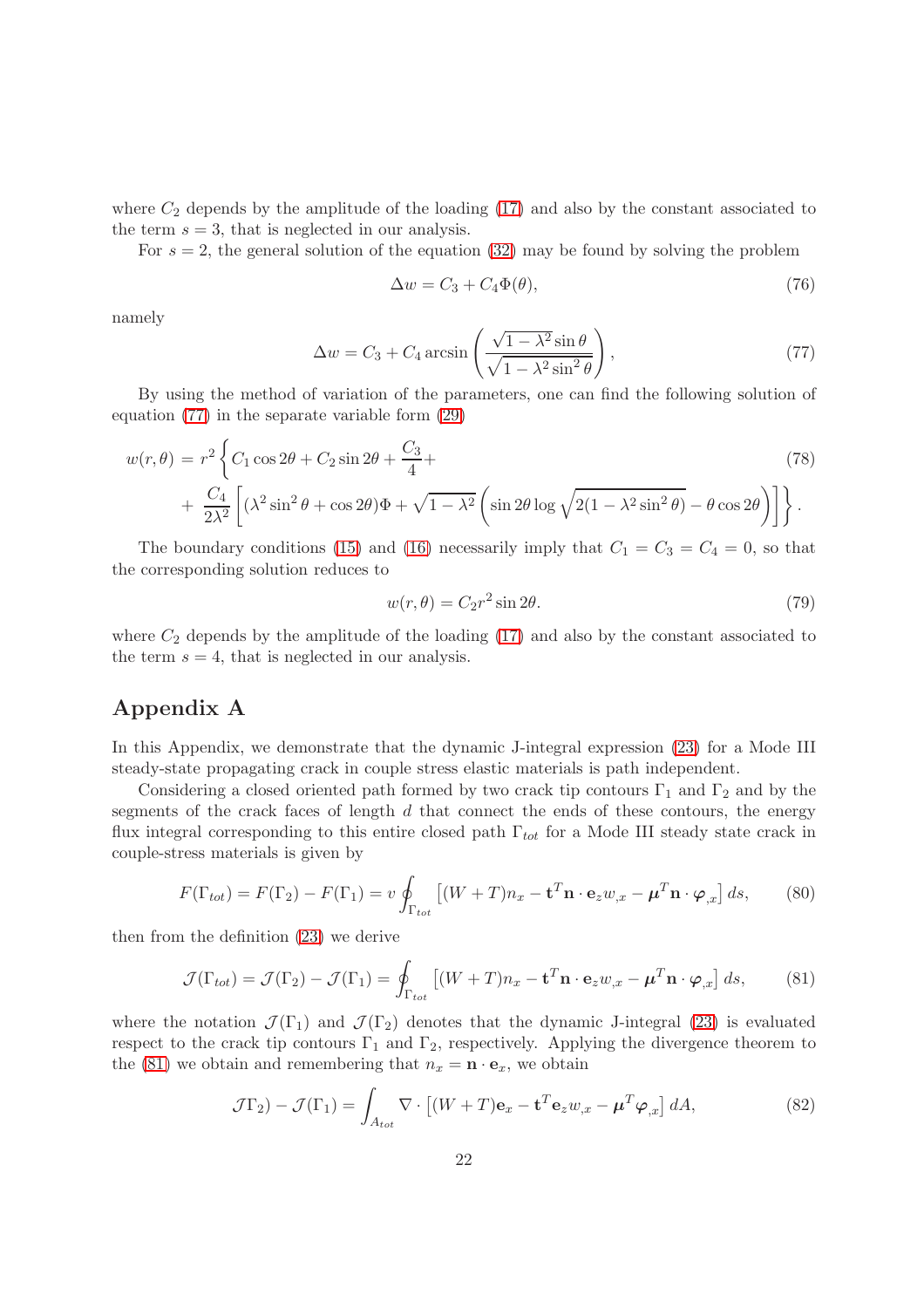where  $A_{tot}$  is the area within the closed area. For the antiplane steady-state problem the strain elastic energy density and the kinetic energy density are given by

$$
W = \frac{1}{2}(\sigma_{13}w_{,x} + \sigma_{23}w_{,y} + \mu_{11}\varphi_{1,x} + \mu_{12}\varphi_{2,x} + \mu_{21}\varphi_{1,y} + \mu_{22}\varphi_{2,y}),
$$
\n(83)

$$
T = \frac{v^2}{2} (\rho w_{,x}^2 + J\varphi_{1,x}^2 + J\varphi_{2,x}^2), \tag{84}
$$

the first term of the integral [\(82\)](#page-21-2) is the given by

<span id="page-22-0"></span>
$$
\nabla \cdot [(W+T)\mathbf{e}_x] = (W+T)_{,x} = v^2 \left( \rho w_{,xx} w_{,x} + J\varphi_{1,xx}\varphi_{1,x} + J\varphi_{2,xx}\varphi_{2,x} \right) +
$$
  
+ 
$$
\frac{1}{2} \left( \sigma_{13,x} w_{,x} + \sigma_{13} w_{,xx} + \sigma_{23,x} w_{,y} + \sigma_{23} w_{3,yx} \right) +
$$
  
+ 
$$
\frac{1}{2} \left( \mu_{11,x}\varphi_{1,x} + \mu_{11}\varphi_{1,xx} + \mu_{12,x}\varphi_{2,x} + \mu_{12}\varphi_{2,xx} +
$$
  
+ 
$$
\mu_{21,x}\varphi_{1,y} + \mu_{21}\varphi_{1,yx} + \mu_{22,x}\varphi_{2,y} + \mu_{22}\varphi_{2,yx} \right).
$$
 (85)

Taking into account the dynamic equilibrium conditions [\(5\)](#page-4-1), the second term can be written as follows

<span id="page-22-1"></span>
$$
\nabla \cdot (\mathbf{t}^T \mathbf{e}_z w_{,x}) = (\nabla \cdot \mathbf{t}^T) \cdot \mathbf{e}_z w_{,x} + \mathbf{t}^T \cdot \nabla w_{,x} =
$$
  
=  $\rho \ddot{u} w_{,x} + (\sigma_{13} + \tau_{13}) w_{,xx} + (\sigma_{23} + \tau_{23}) w_{,yx} =$   
=  $\rho v^2 w_{,xx} w_{,x} + (\sigma_{13} + \tau_{13}) w_{,xx} + (\sigma_{23} + \tau_{23}) w_{,yx},$  (86)

while the third

<span id="page-22-2"></span>
$$
\nabla \cdot (\mu^T \varphi_{,x}) = (\nabla \cdot \mu^T) \cdot \varphi_{,x} + \mu^T \cdot \nabla \varphi_{,x} =
$$
  
=  $(J\ddot{\varphi}_1 - 2\tau_{23}) \varphi_{1,x} + (J\ddot{\varphi}_2 + 2\tau_{13}) \varphi_{2,x} + \mu_{11}\varphi_{1,x} + \mu_{12}\varphi_{2,x} + \mu_{21}\varphi_{1,y} + \mu_{22}\varphi_{2,y} =$  (87)  
=  $(Jv^2 \varphi_{1,xx} - 2\tau_{23}) \varphi_{1,x} + (Jv^2 \varphi_{2,xx} + 2\tau_{13}) \varphi_{2,x} + \mu_{11}\varphi_{1,x} + \mu_{12}\varphi_{2,x} + \mu_{21}\varphi_{1,y} + \mu_{22}\varphi_{2,y}.$ 

Substituting [\(85\)](#page-22-0), [\(87\)](#page-22-2) and (87) into the integral [\(82\)](#page-21-2) and writing  $\varphi_1$  and  $\varphi_2$  as functions of the displacement by means of relations  $(1)_{(3,4)}$ , we obtain

<span id="page-22-3"></span>
$$
\mathcal{J}(\Gamma_2) - \mathcal{J}(\Gamma_1) = \int_{A_{tot}} \left[ \frac{1}{2} \left( \sigma_{13,x} w_{,x} + \sigma_{23,x} w_{,y} + \frac{1}{2} \left( \mu_{11,x} w_{,yx} - \mu_{12,x} w_{,xx} + \mu_{21,x} w_{,yy} - \mu_{22,x} w_{,xy} \right) \right) - \frac{1}{2} \left( \sigma_{13} w_{,xx} + \sigma_{23} w_{,yx} + \frac{1}{2} \left( \mu_{11} w_{,yx} - \mu_{12} w_{,xxx} + \mu_{21} w_{,yyx} - \mu_{22} w_{,xyx} \right) \right) dA, \quad (88)
$$

finally, introducing into the [\(88\)](#page-22-3) expressions [\(8\)](#page-4-4) and [\(9\)](#page-4-3), defining the stress and couple-stress tensors in function of the derivatives of the displacement, we get:

$$
\mathcal{J}(\Gamma_2) - \mathcal{J}(\Gamma_1) = \frac{G\ell^2}{2} \int_{A_{tot}} \left[ (w_{,xx}w_{,xxx} + w_{,yy}w_{,yyx} - \eta (w_{,yyx}w_{,xx} + w_{,xxx}w_{,yy})) - (w_{,xx}w_{,xxx} + w_{,yy}w_{,yyx} - \eta (w_{,yyx}w_{,xx} + w_{,xxx}w_{,yy})) \right] dA = 0.
$$
 (89)

We have demonstrated that for a Mode III steady state crack propagation in couple-stress elastic materials the difference between the energy release rate calculated considering two different paths around the crack tip is zero, as a consequence we can conclude that the J-integral expression [\(23\)](#page-6-1) is path independent.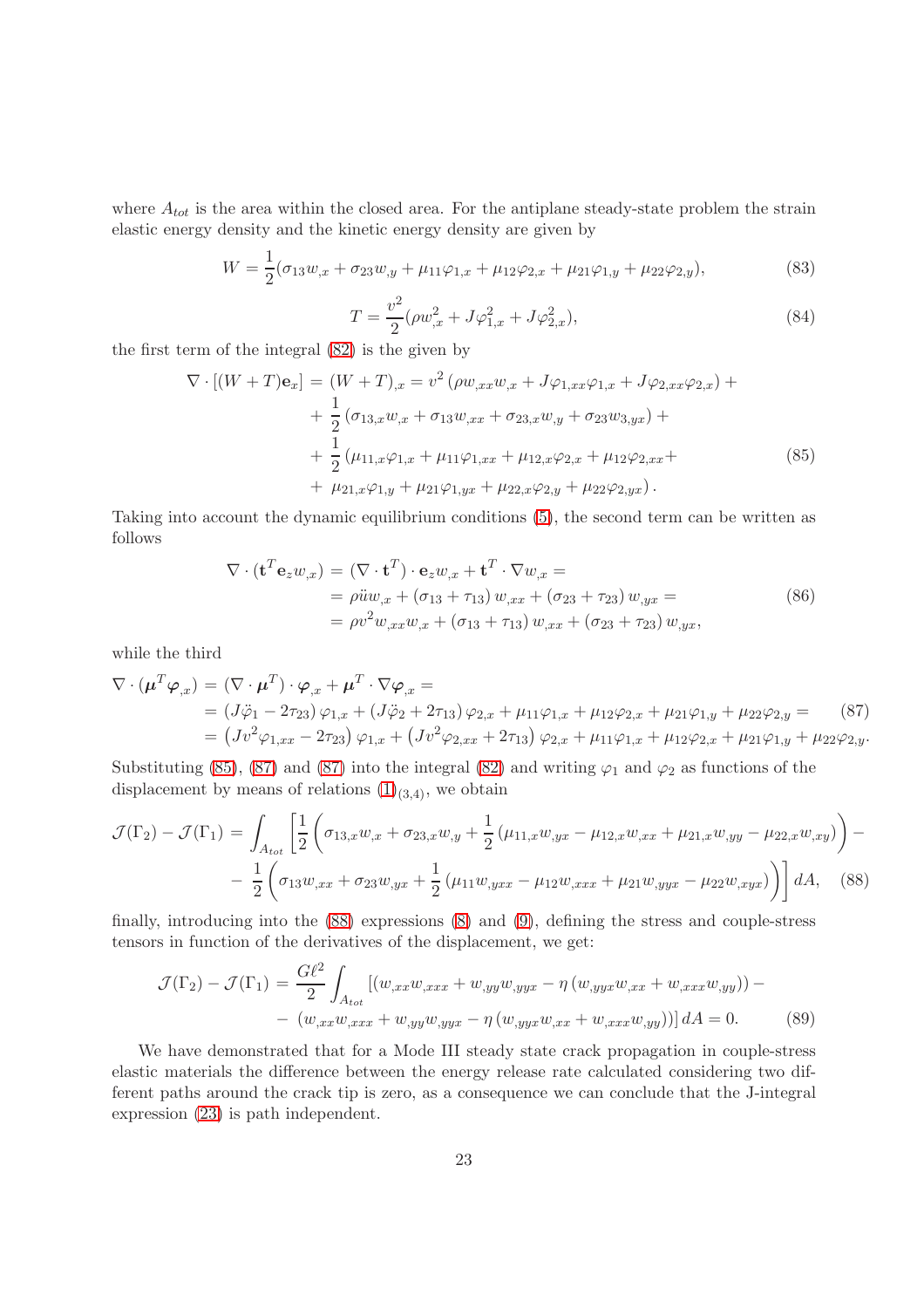# Appendix B

In this Appendix we demonstrate that the two alternative expressions for the J-integral [\(56\)](#page-12-3), one of which is in function of the tractions and the other of the reduced tractions, are equivalent. The equivalence of the two forms is demonstrated for a general three-dimensional steady state crack problem, and the expressions [\(56\)](#page-12-3), valid for the Mode III, are derived as a particular case.

On the basis of general expression for the energy flux [\(19\)](#page-6-0), for a steady state three-dimensional crack propagating in couple stress elastic materials the J-integral is defined as follows:

<span id="page-23-0"></span>
$$
\mathcal{J} = \int_{\Gamma} \left[ (W + T) n_x - \mathbf{t}^T \mathbf{n} \cdot \mathbf{u}_{,x} + \boldsymbol{\mu}^T \mathbf{n} \cdot \boldsymbol{\varphi}_{,x} \right] ds.
$$
 (90)

An alternative expression for this integral is given in function of the reduced tractions p and of the couple stress tractions q [\(Georgiadis](#page-29-9), [2003;](#page-29-9) [Gourgiotis et al.](#page-29-12), [2011](#page-29-12)):

<span id="page-23-1"></span>
$$
\mathcal{J} = \int_{\Gamma} \left[ (W + T) n_x - \mathbf{p} \cdot \mathbf{u}_{,x} - \mathbf{q} \cdot \boldsymbol{\varphi}_{,x} \right] ds.
$$
 (91)

We now demonstrate that expressions  $(90)$  and  $(91)$  are equivalent. Remembering the definition of the reduced tractions and of the couple stress tractions [\(4\)](#page-3-4), the following relations are derived:

$$
\mathbf{p} \cdot \mathbf{u}_{,x} = \mathbf{t}^T \mathbf{n} \cdot \mathbf{u}_{,x} + \frac{1}{2} (\nabla \mu_{nn} \times \mathbf{n}) \cdot \mathbf{u}_{,x}
$$
  
\n
$$
\mathbf{q} \cdot \boldsymbol{\varphi}_{,x} = \boldsymbol{\mu}^T \mathbf{n} \cdot \boldsymbol{\varphi}_{,x} - \mu_{nn} \mathbf{n} \cdot \boldsymbol{\varphi}_{,x}.
$$
\n(92)

Making the difference between expressions [\(90\)](#page-23-0) and [\(91\)](#page-23-1), we obtain:

<span id="page-23-2"></span>
$$
\frac{1}{2} \int_{\Gamma} \left[ (\nabla \mu_{nn} \times \mathbf{n}) \cdot \mathbf{u}_{,x} \right] ds - \int_{\Gamma} (\mu_{nn} \mathbf{n} \cdot \boldsymbol{\varphi}_{,x}) ds =
$$
\n
$$
= \frac{1}{2} \varepsilon_{ijk} \int_{\Gamma} (\mu_{nn,i} n_j u_{k,x}) ds - \frac{1}{2} \varepsilon_{kji} \int_{\Gamma} (\mu_{nn} n_k u_{i,xy}) ds,
$$
\n(93)

where  $\varepsilon_{ijk}$  and  $\varepsilon_{kji}$  are elements of the Levi-Civita tensor, and the components of the rotations vector  $\varphi$  have been expressed in function of the displacements according to kinematic compatibility conditions introduced by [Koiter \(1964\)](#page-29-7) and reported in Section [2](#page-3-0) for the antiplane case. Taking into account the permutation properties of the Levi-Civita tensor elements  $\varepsilon_{kji} = \varepsilon_{jik}$ and  $\varepsilon_{ijk} = -\varepsilon_{kji}$ , the [\(93\)](#page-23-2) becomes:

<span id="page-23-3"></span>
$$
-\frac{1}{2}\varepsilon_{kji}\int_{\Gamma} (\mu_{nn,i}n_{j}u_{k,x}) ds - \frac{1}{2}\varepsilon_{kji}\int_{\Gamma} (\mu_{nn}n_{k}u_{i,xj}) ds =
$$
  

$$
= -\frac{1}{2}\varepsilon_{kji}\int_{\Gamma} (\mu_{nn,i}n_{j}u_{k,x}) ds - \frac{1}{2}\varepsilon_{jik}\int_{\Gamma} (\mu_{nn}n_{j}u_{k,xi}) ds =
$$
  

$$
= -\frac{1}{2}\varepsilon_{kji}\int_{\Gamma} (\mu_{nn,i}n_{j}u_{k,x} + \mu_{nn}n_{j}u_{k,xi}) ds = -\frac{1}{2}\int_{\Gamma} n_{j}\varepsilon_{kji} (\mu_{nn}u_{k,x})_{,i} ds.
$$
 (94)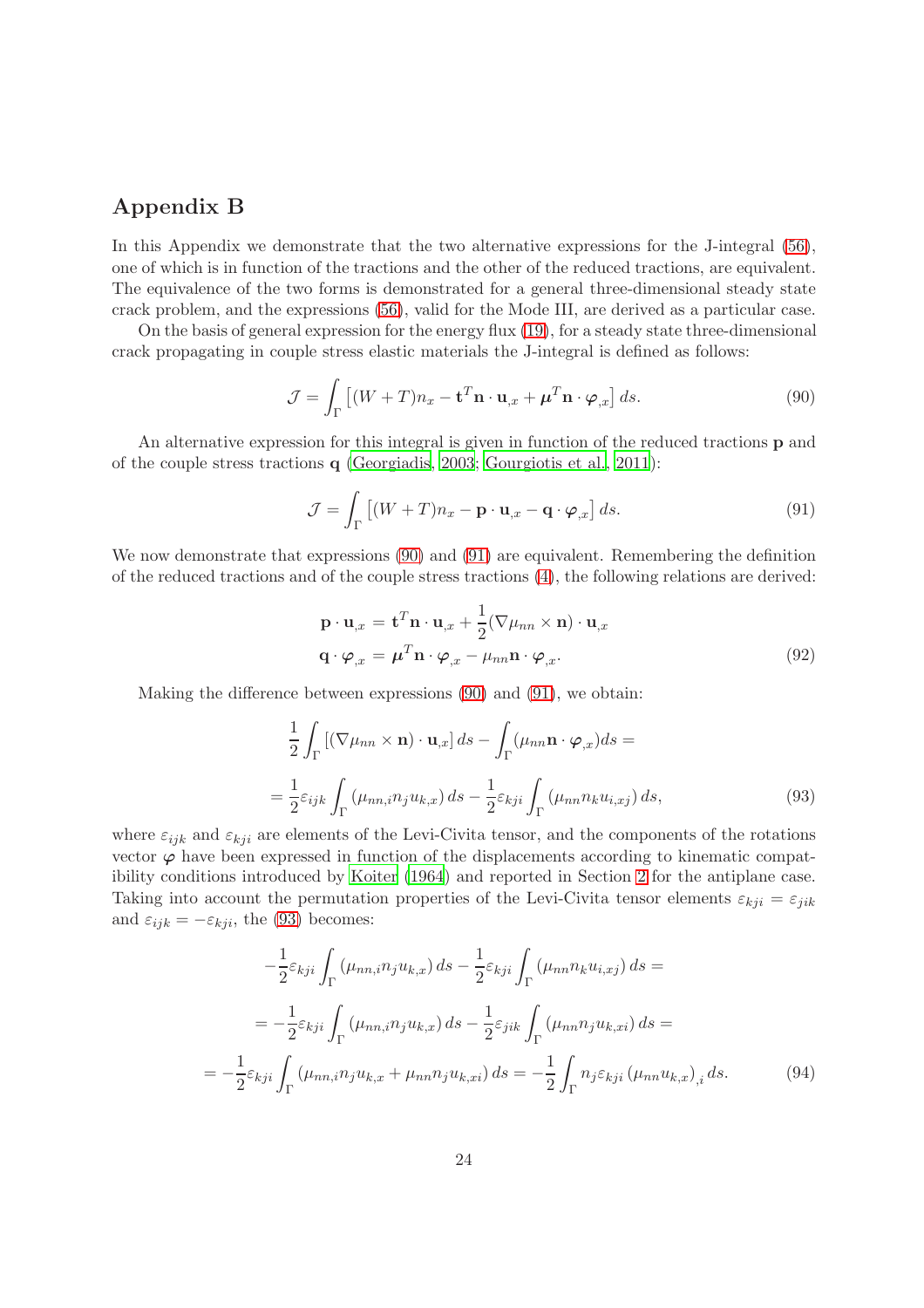Defining the vector  $\mathbf{a} = \mu_{nn} \mathbf{u}_{,x}$  of components  $a_k = \mu_{nn} u_{k,x}$ , the [\(94\)](#page-23-3) can be rewritten as:

$$
-\frac{1}{2}\int_{\Gamma} n_j \varepsilon_{kji} a_{k,i} ds = -\frac{1}{2}\int_{\Gamma} n_j \varepsilon_{jik} a_{k,i} ds = -\frac{1}{2}\int_{\Gamma} n_j b_j ds,
$$
\n(95)

where  $b_j = \varepsilon_{jik} a_{k,i}$  are elements of the vector  $\mathbf{b} = \text{rota}$ . Applying the divergence theorem, it follows that:

$$
-\frac{1}{2}\int_{\Gamma} \mathbf{b} \cdot \mathbf{n} ds = -\frac{1}{2}\int_{A} (\nabla \cdot \mathbf{b}) dA = -\frac{1}{2}\int_{A} [\nabla \cdot (\nabla \times \mathbf{a})] dA = 0.
$$
 (96)

We have demonstrated that the difference between the two alternative forms of the J-integral [\(90\)](#page-23-0) and [\(91\)](#page-23-1) is zero, then expressions [\(90\)](#page-23-0) and [\(91\)](#page-23-1) are equivalent. For a Mode III crack, using the definition of the out-of-plane displacement [\(12\)](#page-4-7), the [\(90\)](#page-23-0) becomes:

$$
\mathcal{J} = \int_{\Gamma} \left[ (W + T) n_x - \mathbf{t}^T \mathbf{n} \cdot \mathbf{e}_z w_{,x} - \boldsymbol{\mu}^T \mathbf{n} \cdot \boldsymbol{\varphi}_{,x} \right] ds. \tag{97}
$$

In the same antiplane case, the following relations are derived:

$$
\mathbf{p} \cdot \mathbf{u}_{,x} = p_3 \cdot w_{,x} = (\mathbf{p} \cdot \mathbf{e}_z) \nabla w \cdot \mathbf{e}_x, \tag{98}
$$

$$
\mathbf{q} \cdot \boldsymbol{\varphi}_{,x} = q_1 \varphi_{1,x} + q_2 \varphi_{2,x} = [(\nabla \boldsymbol{\varphi})^T \mathbf{q}] \cdot \mathbf{e}_x,\tag{99}
$$

then, substituting these expressions in equation [\(91\)](#page-23-1), we finally obtain the second form for the J-integral [\(24\)](#page-6-1):

$$
\mathcal{J} = \int_{\Gamma} \left[ (W + T)\mathbf{n} - \mathbf{p} \cdot \mathbf{e}_z \nabla w - (\nabla \varphi)^T \mathbf{q} \right] \cdot \mathbf{e}_x ds \tag{100}
$$

# Appendix C

In this Appendix we derive the expression [\(56\)](#page-12-3) for the energy release rate corresponding to a Mode III steady state propagating crack in a classical isotropic elastic material. For antiplane dynamical problems in classical elasticity the equation of motion [\(11\)](#page-4-6) becomes

<span id="page-24-0"></span>
$$
G\Delta u_3 = \rho \ddot{u}_3. \tag{101}
$$

Since we are interested in studying steady state crack propagation along  $x_1$ −axis, we perform the trasformation  $u_3(x_1, x_2, t) = w(x, y)$  where  $x = x_1 - vt, y = x_2$ , (it is the same substitution illustrated by expression [\(12\)](#page-4-7)), and the [\(101\)](#page-24-0) then becomes:

<span id="page-24-1"></span>
$$
(1 - m2)w,xx + w,yy = 0,
$$
\n(102)

where  $m = v/c_s$  and  $c_s = \sqrt{G/\rho}$ . The Cauchy stresses are given by

$$
\sigma_{13} = Gw_{,x}, \quad \sigma_{23} = Gw_{,y}.\tag{103}
$$

The following conditions, equivalent to that imposed for couple stress materials (see expres-sions [\(15\)](#page-5-3) and [\(16\)](#page-5-4)), are assumed on the crack surface, at  $y = 0$ :

<span id="page-24-2"></span>
$$
\sigma_{23}(y=0) = -\tau(x), \quad -\infty < x < 0,\tag{104}
$$

$$
w(y=0) = 0, \quad 0 < x < +\infty,\tag{105}
$$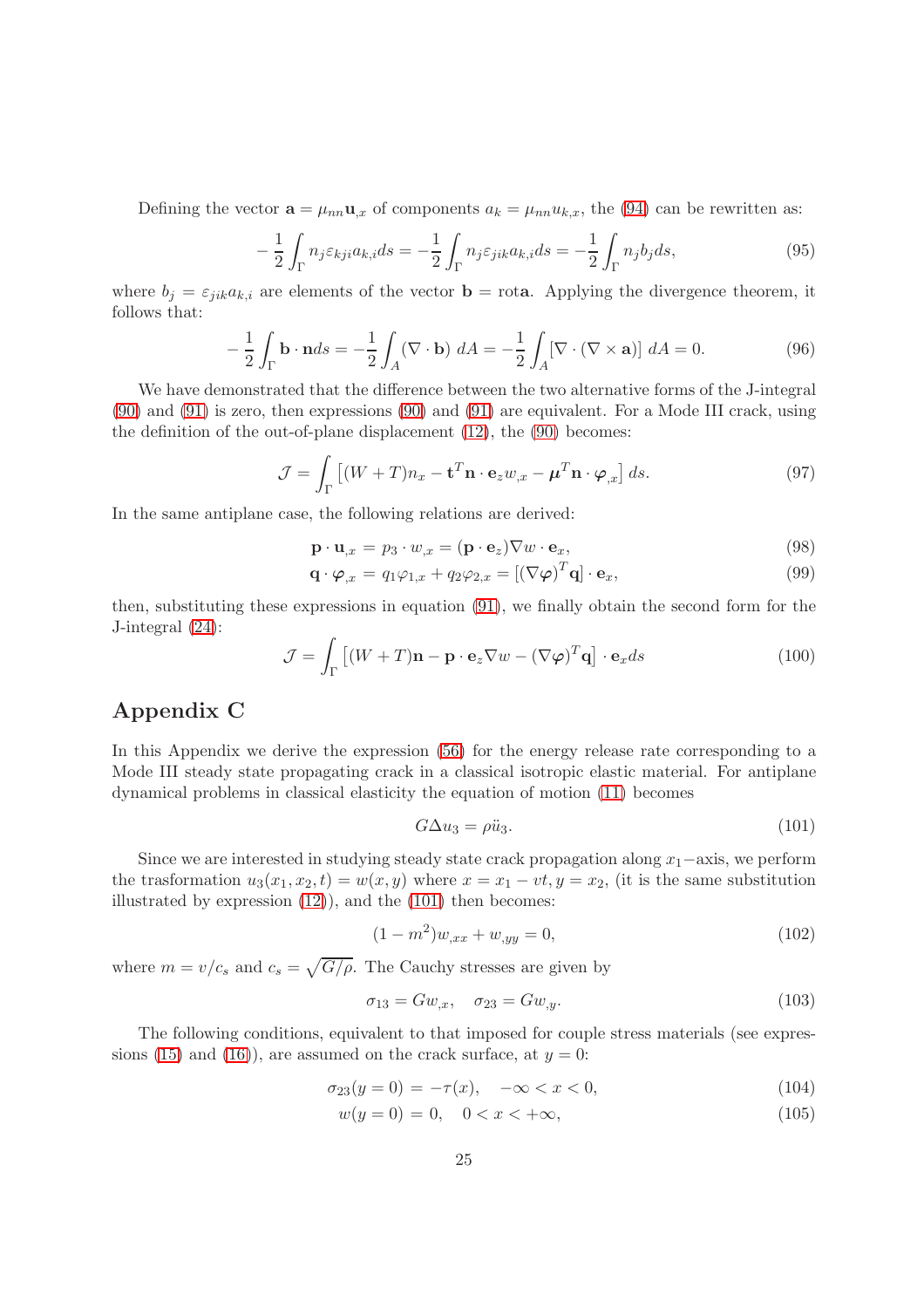where the same loading configuration considered for couple stress materials is applied in the crack faces:

<span id="page-25-4"></span>
$$
\tau(x) = \frac{T_0}{L} e^{x/L}, \quad x < 0. \tag{106}
$$

An exact solution of the boundary value problem formulated will be obtained by means of Fourier transform and Wiener-Hopf technique. The direct and inverse Fourier transform of an arbitrary function  $f(x)$  is defined as follows:

$$
\overline{f}(s,y) = \int_{-\infty}^{+\infty} f(x,y)e^{isx}dx, \quad f(s,y) = \frac{1}{2\pi} \int_{L} \overline{f}(s,y)e^{-isx}ds,
$$
\n(107)

where L denotes the inversion path within the region of analyticity of the function  $\overline{f}(s, y)$  in the compx s−plane. Trasforming the evolution equation [\(102\)](#page-24-1) we obtain the following ODE:

<span id="page-25-0"></span>
$$
\overline{w}'' - s^2(1 - m^2)\overline{w} = 0,
$$
\n(108)

where the prime symbol  $\prime$  denotes the total derivative respect to y. The equation [\(108\)](#page-25-0) possesses the following general solution that is required to be bounded as  $y \to +\infty$ :

<span id="page-25-1"></span>
$$
\overline{w}(s,y) = B(s)e^{-\alpha(s)y},\tag{109}
$$

where  $\alpha(s) = \sqrt{s^2(1 - m^2)}$ . The transformed stresses are given by:

<span id="page-25-2"></span>
$$
\overline{\sigma}_{13} = -isG\overline{w}, \quad \overline{\sigma}_{23} = G\overline{w}'.
$$
\n(110)

The Fourier transforms of the unknown stress ahead of the crack tip  $\sigma_{23}(x > 0, y = 0)$  and of the crack faces displacements  $w(x < 0, y = 0)$  are defined as follows:

$$
\Sigma_{23}^+(s) = \int_0^{+\infty} \sigma_{23}(x, y=0) e^{isx} dx, \tag{111}
$$

$$
\sigma_{23}(x, y=0) = \frac{1}{2\pi} \int_D \Sigma_{23}^+(s) e^{-isx} ds, \quad x > 0,
$$
\n(112)

and

$$
W^{-}(s) = \int_{-\infty}^{0} w(x, y = 0)e^{isx} dx,
$$
\n(113)

$$
w(x, y = 0) = \frac{1}{2\pi} \int_{D} W^{-}(s)e^{-isx}ds, \quad x < 0,
$$
\n(114)

where the inversion path is assumed to lie inside the region of analyticity of each transformed function. The transformed stress  $\Sigma_{23}^{+}(s)$  is analytic and defined in the lower half complex s–plane, Ims < 0, whereas the transformed displacement  $W^-(s)$  is analytic and defined in the upper half complex  $s$ −plane, Im $s > 0$ .

Taking into account the [\(109\)](#page-25-1), and substituting this expression into the  $(110)_{(2)}$ , in the limit  $y \rightarrow 0$  we obtain:

<span id="page-25-3"></span>
$$
B(s) = W^-(s), \quad \Sigma_{23}^+(s) = -\alpha(s)GW^-(s). \tag{115}
$$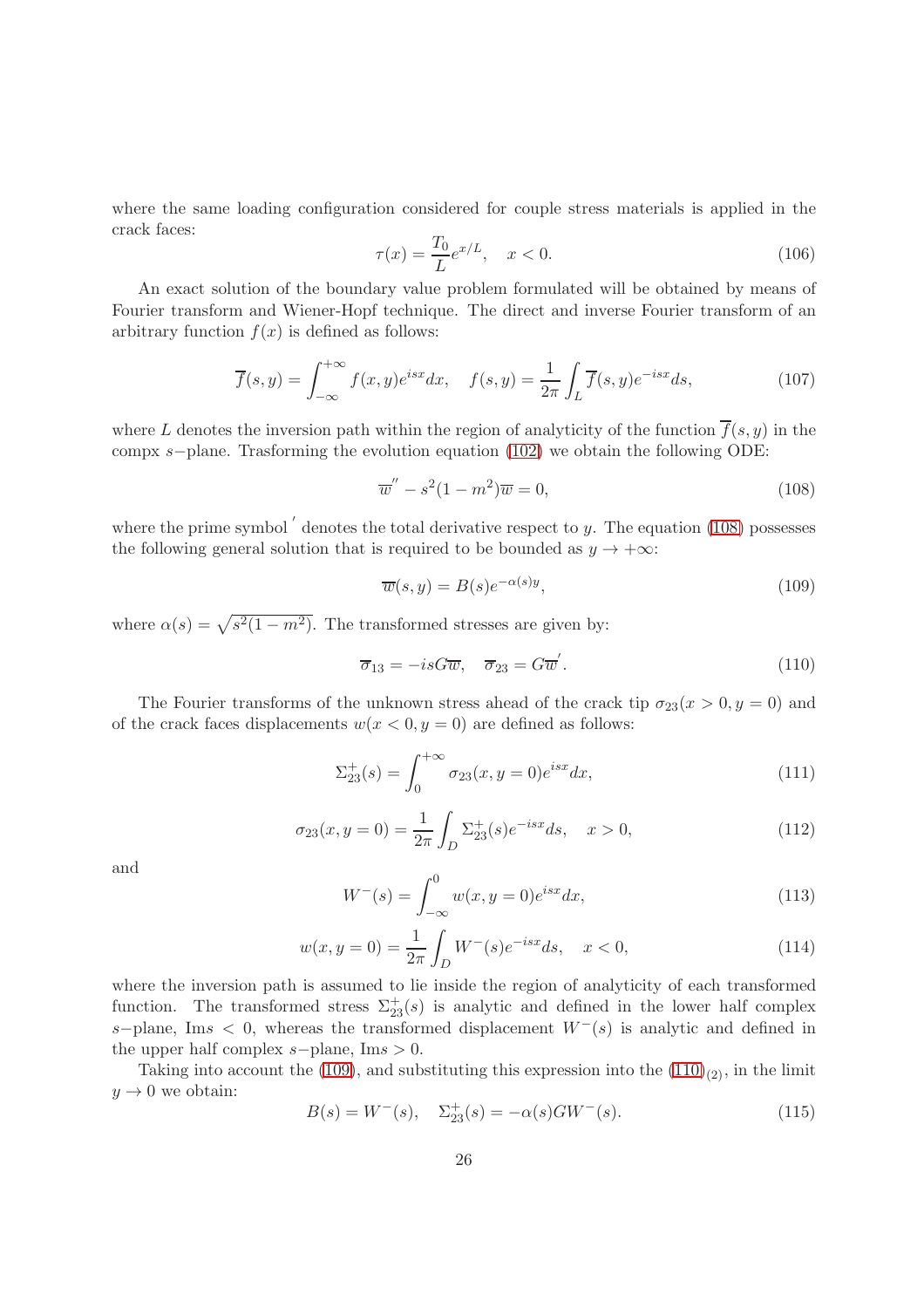As a consequence, equation [\(115\)](#page-25-3) together with the condition [\(104\)](#page-24-2) provides the following Wiener-Hopf equation connecting the two unkown functions  $\Sigma_{23}^{+}(s)$  and  $W^{-}(s)$ :

<span id="page-26-0"></span>
$$
\Sigma_{23}^+(s) - \overline{\tau}^-(s) = -s_+^{1/2} s_-^{1/2} \nu G W^-(s),\tag{116}
$$

where  $\nu = \sqrt{1 - m^2}$ ,  $\overline{\tau}^-(s)$  is the Fourier transform of the loading function [\(106\)](#page-25-4), defined in the lower half complex s−plane

$$
\overline{\tau}^-(s) = \int_{-\infty}^0 \tau(x)e^{isx} dx = \frac{T_0}{1 + isL},
$$
\n(117)

and the function  $\sqrt{s^2}$  is factorized as follows [\(Mishuris et al.](#page-30-6), [2013](#page-30-6)):

$$
\sqrt{s^2} = s_+^{1/2} s_-^{1/2},\tag{118}
$$

where the functions  $s_+$  and  $s_-$  are analytic in the upper and in the lower half plane, respectively. Equation [\(116\)](#page-26-0) can then be rewritten as

<span id="page-26-1"></span>
$$
\frac{\Sigma_{23}^+(s)}{s_+^{1/2}} = -s_-^{1/2} \nu GW^-(s) + \frac{T_0}{(1+isL)s_+^{1/2}}.
$$
\n(119)

The second term in the right side of the Wiener-Hopf equation [\(119\)](#page-26-1) can be represented as

<span id="page-26-2"></span>
$$
\Lambda(s) \equiv \frac{T_0}{(1 + isL)s_+^{1/2}} = \Lambda^+(s) + \Lambda^-(s),\tag{120}
$$

where

<span id="page-26-5"></span>
$$
\Lambda^{+}(s) = \frac{T_0}{1 + isL} \left[ \frac{1}{s_+^{1/2}} - \frac{1}{(i/L)_+^{1/2}} \right], \quad \Lambda^{-}(s) = \frac{T_0}{1 + isL} \left[ \frac{1}{(i/L)_+^{1/2}} \right],\tag{121}
$$

and  $\Lambda^+(s)$  is analytic function in the upper half plane, while  $\Lambda^-(s)$  is an analytic function in the half plane Ims  $\langle iL$ . Using decomposition [\(120\)](#page-26-2), the Wiener-Hopf equation [\(119\)](#page-26-1) becomes

<span id="page-26-3"></span>
$$
\frac{\Sigma_{23}^+(s)}{s_+^{1/2}} - \Lambda^+(s) = -s_-^{1/2} \nu GW^-(s) + \Lambda^-(s) \equiv E(s). \tag{122}
$$

The functional equation [\(122\)](#page-26-3) defines the function  $E(s)$  only in the real line. In order to evaluate this function, it is first necessary to examine the asymptotic behavior of the functions  $\Sigma_{23}^+(s)$  and  $W^-(s)$ . It has been demonstrated that for  $x \to 0^{\pm}$  the stress and the displacement along the crack faces exhibit the following behavior:

<span id="page-26-4"></span>
$$
\sigma_{23}(x, y = 0) = O(x^{-1/2}) \text{ as } x \to 0+, \tag{123}
$$

$$
w(x, y = 0) = O(x^{1/2}) \text{ as } x \to 0 -.
$$
 (124)

Following the same procedure illustrated for couple stress materials, expressions [\(123\)](#page-26-4) and [\(124\)](#page-26-4) can be transformed by means of formula [\(44\)](#page-10-0) applying Abel-Tauper type theorems [\(Roos](#page-30-11), [1969](#page-30-11)):

$$
\Sigma_{23}^{+}(s) = O(s^{-1/2}) \text{ as } |s| \to \infty \text{ with } \text{Im}s > 0,
$$
\n(125)

$$
W^{-}(s) = O(s^{-3/2}) \text{ as } |s| \to \infty \text{ with } \text{Im}s < 0. \tag{126}
$$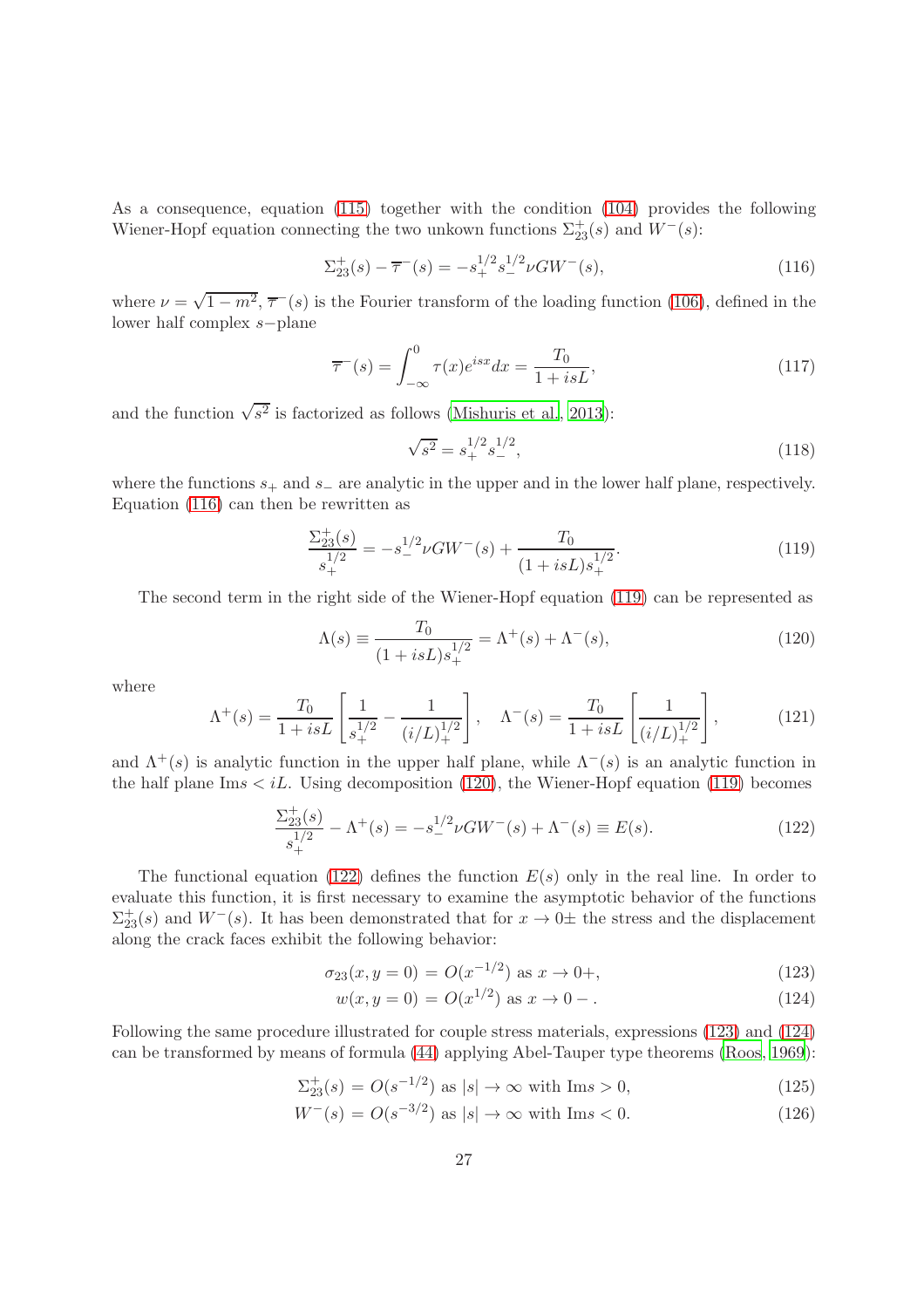Considering the asymptotic behavior of  $\Sigma_{23}$  and  $W^+$  and observing expressions [\(121\)](#page-26-5), we note that the first member of the Wiener-Hopf equation [\(122\)](#page-26-3) is a bounded analytic function for Ims > 0 that is zero as  $|s| \to \infty$ , whereas the second member is a bounded analytic function for Ims  $\lt 0$  that is also zero as  $|s| \to \infty$ . Then, for the theorem of analytic continuation, the two members define one and the same analytic function  $E(s)$  over the entire complex s-plane. Moreover, Liouville's theorem leads to the conclusion that  $E(s) = 0$ . As a consequence, the transformed shear stress and displacement are given by:

$$
\Sigma_{23}^{+}(s) = \Lambda^{+}(s)s_{+}^{1/2}, \text{ Im}s > 0,
$$
\n(127)

$$
W^{-}(s) = \frac{\Lambda^{-}(s)}{\nu G s_{-}^{1/2}}, \text{ Im}s < 0.
$$
 (128)

Evaluating the asymptotic leading term  $|s| \to \infty$  of these expressions, we get:

<span id="page-27-0"></span>
$$
\Sigma_{23}^{+}(s) = T_0(i/L)_{+}^{1/2} s_{-}^{-1/2} + O(s^{-1}) \text{ as } |s| \to \infty \text{ with } \text{Im}s > 0,
$$
\n(129)

$$
W^{-}(s) = -\frac{T_0(i/L)_+^{1/2}}{\nu G}s_-^{-3/2} + O(s^{-2}) \text{ as } |s| \to \infty \text{ with } \text{Im}s < 0,\tag{130}
$$

applying the transformation formula [\(44\)](#page-10-0) to the [\(129\)](#page-27-0) and [\(130\)](#page-27-0) we finally obtain:

<span id="page-27-1"></span>
$$
\sigma_{23}(x, y = 0) = \frac{T_0}{\sqrt{\pi L}} x^{-1/2} \text{ as } x \to 0+, \tag{131}
$$

$$
w(x, y = 0) = \frac{2T_0}{\nu G \sqrt{\pi L}} (-x)^{1/2} \text{ as } x \to 0 -.
$$
 (132)

The shear traction expression [\(131\)](#page-27-1) can then be used for calculating the stress intensity factor:

$$
K_{III}^{cl} = \lim_{x \to 0} \sqrt{2\pi x} \sigma_{23}(x, y = 0) = \sqrt{\frac{2}{L}} T_0.
$$
\n(133)

The dynamic J-integral for an antiplane steady state propagating crack is evaluated using the [\(131\)](#page-27-1) and [\(132\)](#page-27-1) and performing the same procedure illustrated for couple stress materials, choosing a rectangular shaped path surrounding the tip and applying the Fisher theorem:

$$
\mathcal{E}^{cl} = \frac{T_0^2}{\nu GL} = \frac{T_0^2}{GL} \frac{1}{\sqrt{1 - m^2}}.
$$
\n(134)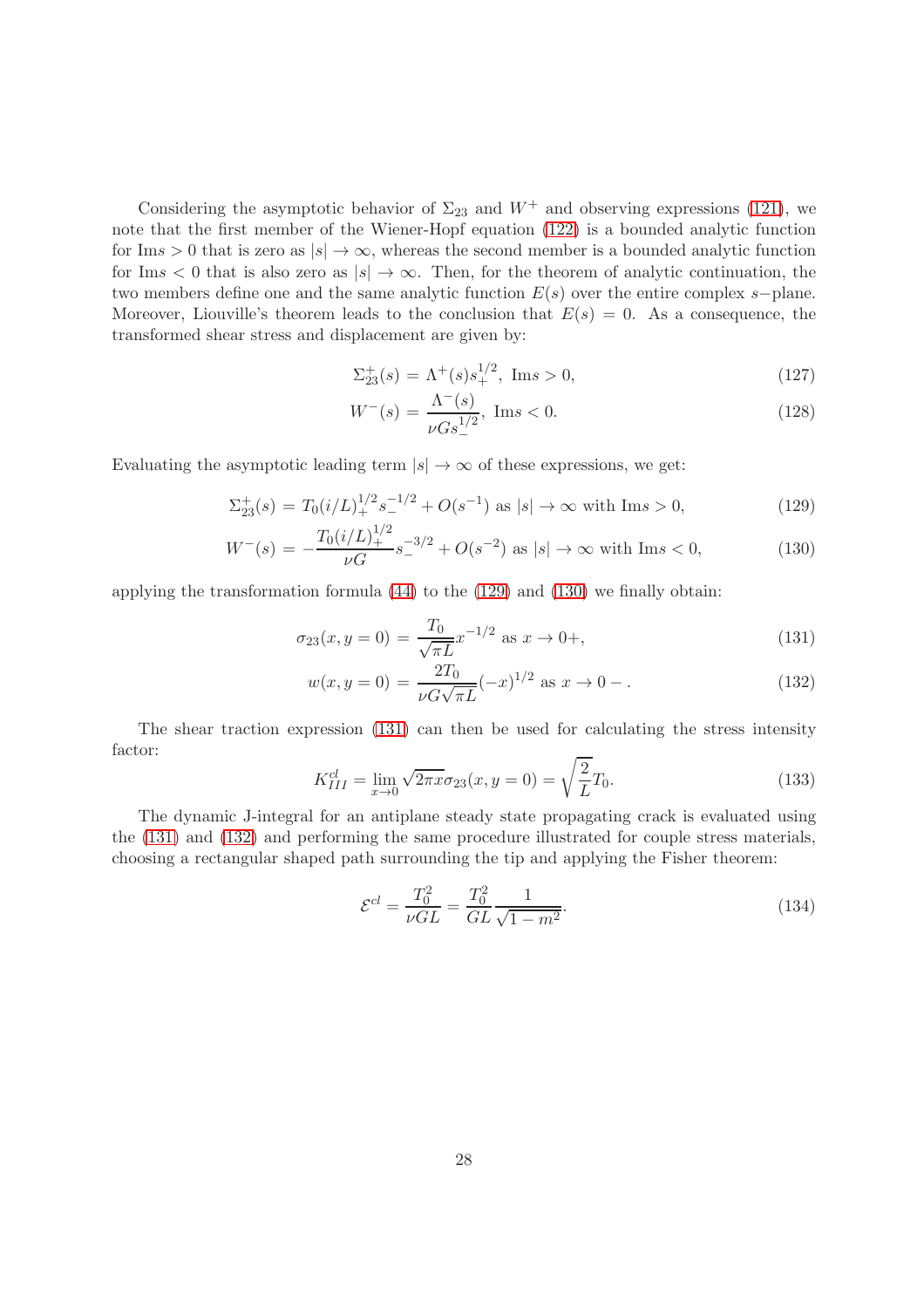# References

- <span id="page-28-7"></span>Aifantis, E. C., 2011. On the gradient approach-Relation to Eringen's nonlocal theory. Int. J. Eng. Sci. 49, 1367–1377.
- <span id="page-28-4"></span>Andrade, J. E., Avila, C. F., Hall, S. A., Lenoir, L., Viggiani, G., 2011. Multiscale modelling and characterization of granular matter: from grain kinematics to continuum mechanics. J. Mech. Phys. Solids 59, 237–250.
- <span id="page-28-10"></span>Aravas, N., Giannakopoulos, A. E., 2009. Plane asymptotic crack-tip solutions in gradient elasticity. In. J. Solids Struct. 46, 4478–4503.
- <span id="page-28-13"></span>Arfken, G. B., Weber, H. J., 2005. Mathematical methods for physicists, 5th edition. Elsevier Academic Press, San Diego.
- <span id="page-28-9"></span>Askes, H., Aifantis, E. C., 2011. Gradient elasticity in statics and dynamics: An overview of formulations, length scale identification procedures, finite element implementations and new results. Int. J. Solids Struct. 48, 1962–1990.
- <span id="page-28-2"></span>Askes, H., Bennet, T., Gitman, I. M., Aifantis, E. C., 2008. A multi-scale formulation of gradient elasticity and its finite element implementation,. In: Papadrakakis, M., Topping, B. (Eds.), Trends in Engineering Computational Technology. Saxe-Coburg, Stirlingshire, UK, pp. 189– 208.
- <span id="page-28-3"></span>Askes, H., Gitman, I. M., Simone, A., Sluys, L. J., 2009. Modelling of size effects with gradientenriched continuum theories,. In: Borodich, F. (Ed.), IUTAM Symposium on Scaling in Solids Mechanics. Springer, pp. 59–68.
- <span id="page-28-11"></span>Atkinson, C., Leppington, F. G., 1974. Some calculations of the energy-release rate G for cracks in micropolar and couple-stress elastic media. Int. J. Fract. 10, 599–602.
- <span id="page-28-12"></span>Atkinson, C., Leppington, F. G., 1977. The effect of couple stresses on the tip of a crack. Int. J. Solids Struct. 13, 1103–1122.
- <span id="page-28-5"></span>Bigoni, D., Drugan, W. J., 2007. Analytical derivation of Cosserat moduli via homogenization of heterogeneous elastic materials. ASME J. Appl. Mech. 74, 741–753.
- <span id="page-28-0"></span>Budiansky, B., 1965. On the elastic moduli of some heterogeneous materials. J. Mech. Phys. Solids 13, 223–227.
- <span id="page-28-1"></span>Budiansky, B., O' Connell, R. J., 1976. Elastic moduli of a cracked solid. Int. J. Solids Struct. 12, 81–97.
- <span id="page-28-6"></span>Cosserat, E., Cosserat, F., 1909. Theorie des Corps Deformables. Hermann et Fils.
- <span id="page-28-8"></span>Dal Corso, F., Willis, J. R., 2011. Stability of strain gradient plastic materials. J. Mech. Phys. Solids 59, 1251–1267.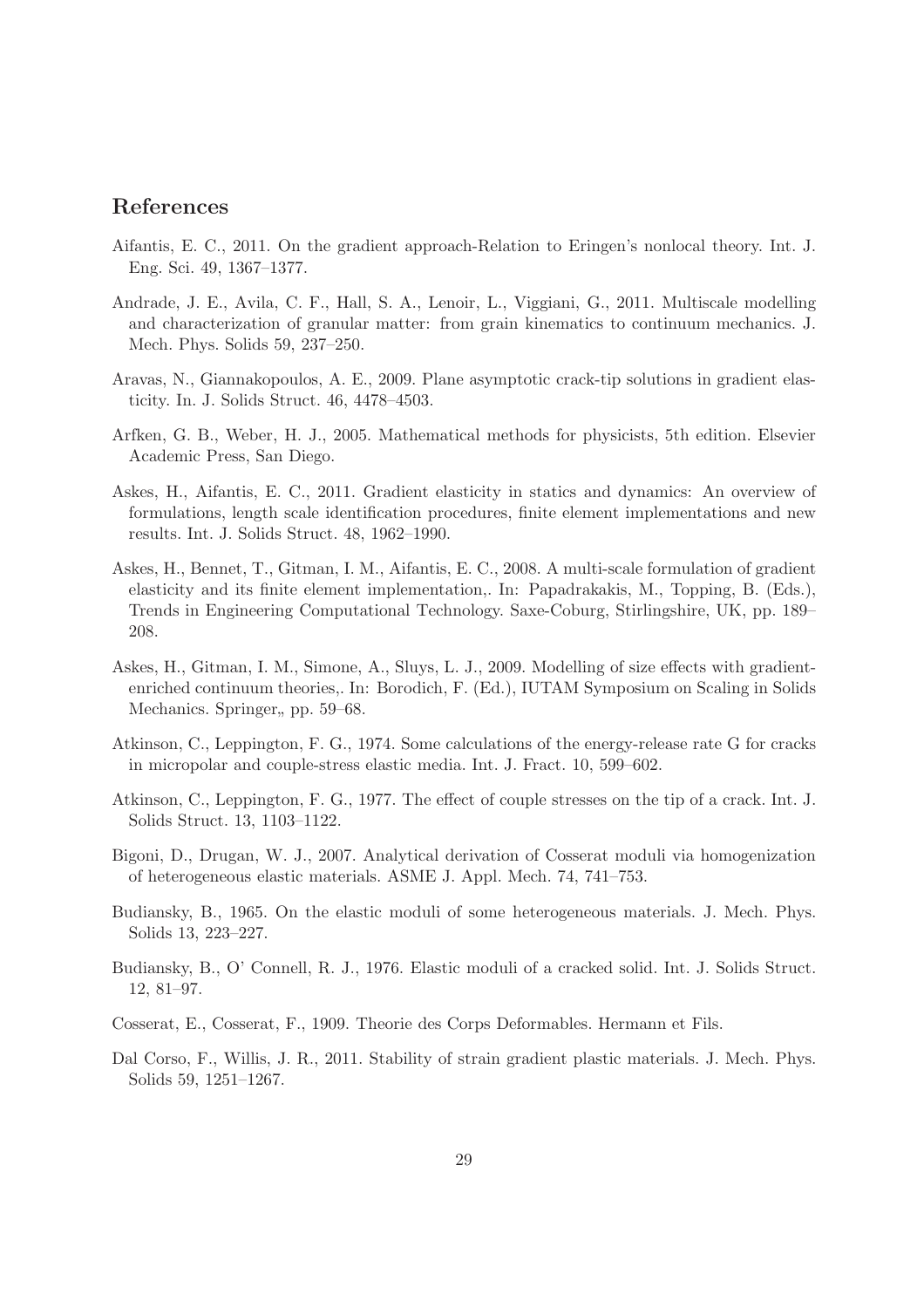- <span id="page-29-16"></span>Du, Z.-Z., Betegon, C., Hancock, J. W., 1991. J dominance in mixed mode loading. Int. J. Fract. 52, 191–206.
- <span id="page-29-15"></span>Du, Z.-Z., Hancock, J. W., 1991. The effect of non-singular terms on crack-tip constraint. J. Mech. Phys. Solids 39, 555–567.
- <span id="page-29-1"></span>Eshelby, J. D., 1976. The determination of the elastic field of an ellipsoidal inclusion and related problems. Proc. R. Soc. A 241, 376–396.
- <span id="page-29-14"></span>Fischer, B., 1971. The product of distributions. Quat. J. Math. Oxford 22, 291–298.
- <span id="page-29-8"></span>Fleck, N. A., Hutchinson, J. W., 2001. A reformulation of strain gradient plasticity. J. Mech. Phys. Solids 49, 2245–2271.
- <span id="page-29-6"></span>Fleck, N. A., Muller, G. M., Ashby, M. F., Hutchinson, J. W., 1994. Strain gradient plasticity: theory and experiment. Acta Metall. Mater. 42, 475–487.
- <span id="page-29-10"></span>Freund, L. B., 1998. Dynamic Fracture Mechanics. Cambridge University Press.
- <span id="page-29-11"></span>Freund, L. B., Hutchinson, J. W., 1985. High strain-rate crack growth in rate-dependent plastic solids. J. Mech. Phys. Solids 33, 169–191.
- <span id="page-29-9"></span>Georgiadis, H. G., 2003. The mode III crack problem in microstructured solids governed by dipolar gradient elasticity, static and dynamic analysis. ASME J. Appl. Mech. 70, 517–530.
- <span id="page-29-12"></span>Gourgiotis, P. A., Georgiadis, H. G., Sifnaiou, M. D., 2011. Couple-stress effects for the problem of a crack under concentrated shear loading. Math. Mech. Solids 17, 433–459.
- <span id="page-29-13"></span>Hancock, J. W., Du, Z.-Z., 1991. Two parameters characterization of elastic-plastic crack-tip fields. ASME J. Appl. Mech. 113, 104–110.
- <span id="page-29-0"></span>Hashin, Z., 1959. The moduli of an elastic solid containing spherical particles of another elastic material. In: Olszak, W. (Ed.), Non-Homogeneity in Elasticity and Plasticity. Pergamon, New York, pp. 463–478.
- <span id="page-29-4"></span>Huang, Y., Hu, K. X., Chandra, A., 1994. A self-consistent mechanics method for solids containing inclusions and a general distribution of cracks. Acta Mech. 105, 69–84.
- <span id="page-29-2"></span>Kachanov, M., 1987. Elastic solids with many cracks: a simple method of analysis. Int. J. Solids Struct. 23, 27–43.
- <span id="page-29-3"></span>Kachanov, M., 1992. Effective elastic properties of cracked solids: critical review of some basic concepts. Appl. Mech. Rev. 45, 304–335.
- <span id="page-29-7"></span>Koiter, W. T., 1964. Couple-stresses in the theory of elasticity, I and II. Proc. Kon. Nederl. Akad. Wetensch (B) 67, 17–44.
- <span id="page-29-5"></span>Lakes, R. S., 1986. Experimental microelasticity of two porous solids. Int. J. Solids Struct. 22, 55–63.